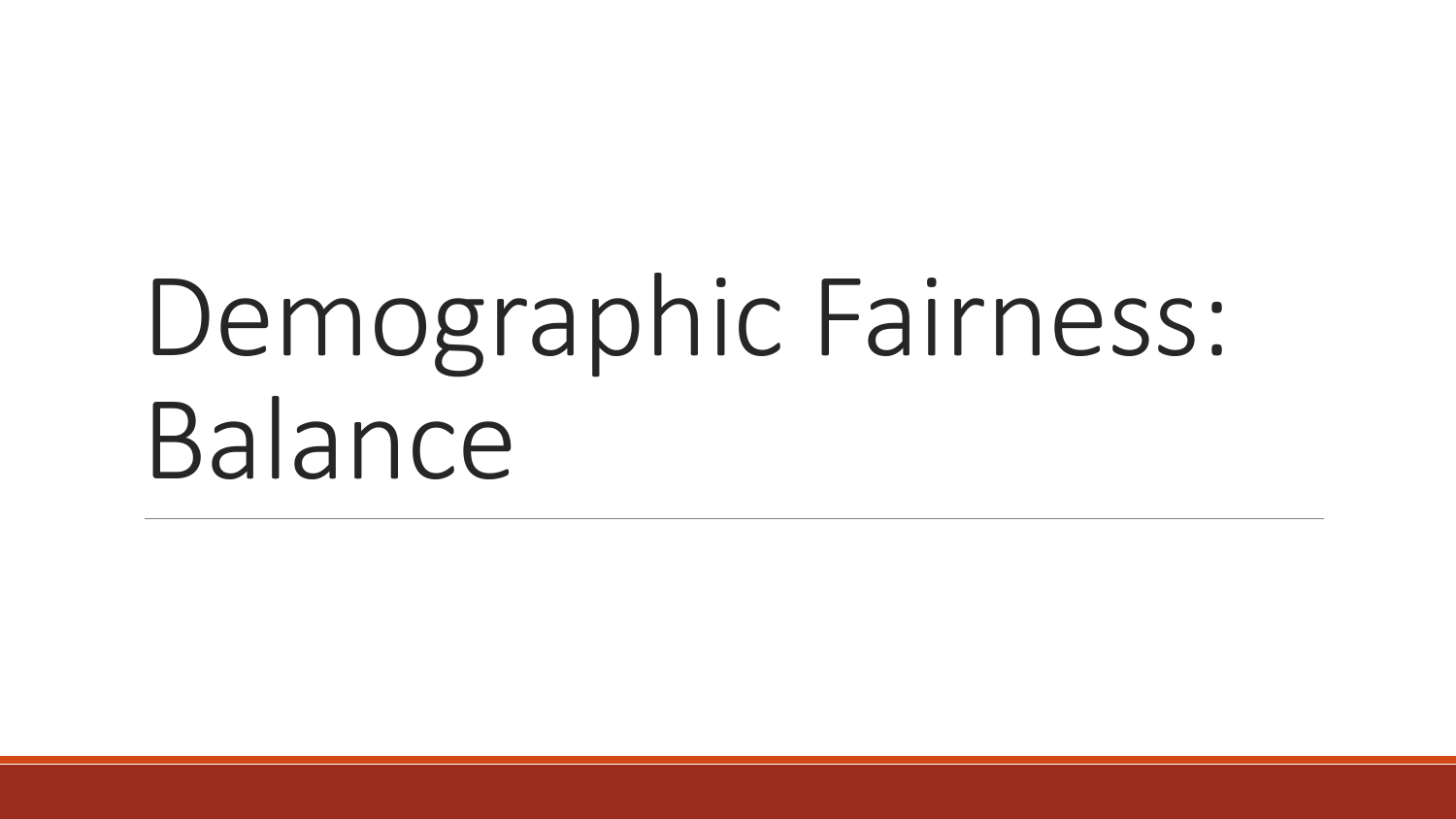### Inspiration

#### **Disparate Impact** [\[FFMSV 15](https://arxiv.org/abs/1412.3756)]

- *Griggs vs Duke Power Co.:* used non-racial features (notably, employee testing) as a proxy for race in order to discriminate against black employees in promotion
	- Duke Power Co. lost in the Supreme court, and this was deemed unlawful
	- This ruling and general philosophy helped promote affirmative action and anti-discrimination laws
	- Why is this bad:

*It had a "disproportionate and adverse impact on certain individuals."*

In other words, disparate impact.

- Applied to ML: Ensure that the impact of a system across protected groups is proportionate.
- Applied to Clustering:
	- The impact on a group is measured by how many individuals of that group are in each cluster.
	- Thus, we must ensure that the number of individuals from each group in each cluster is proportional to group size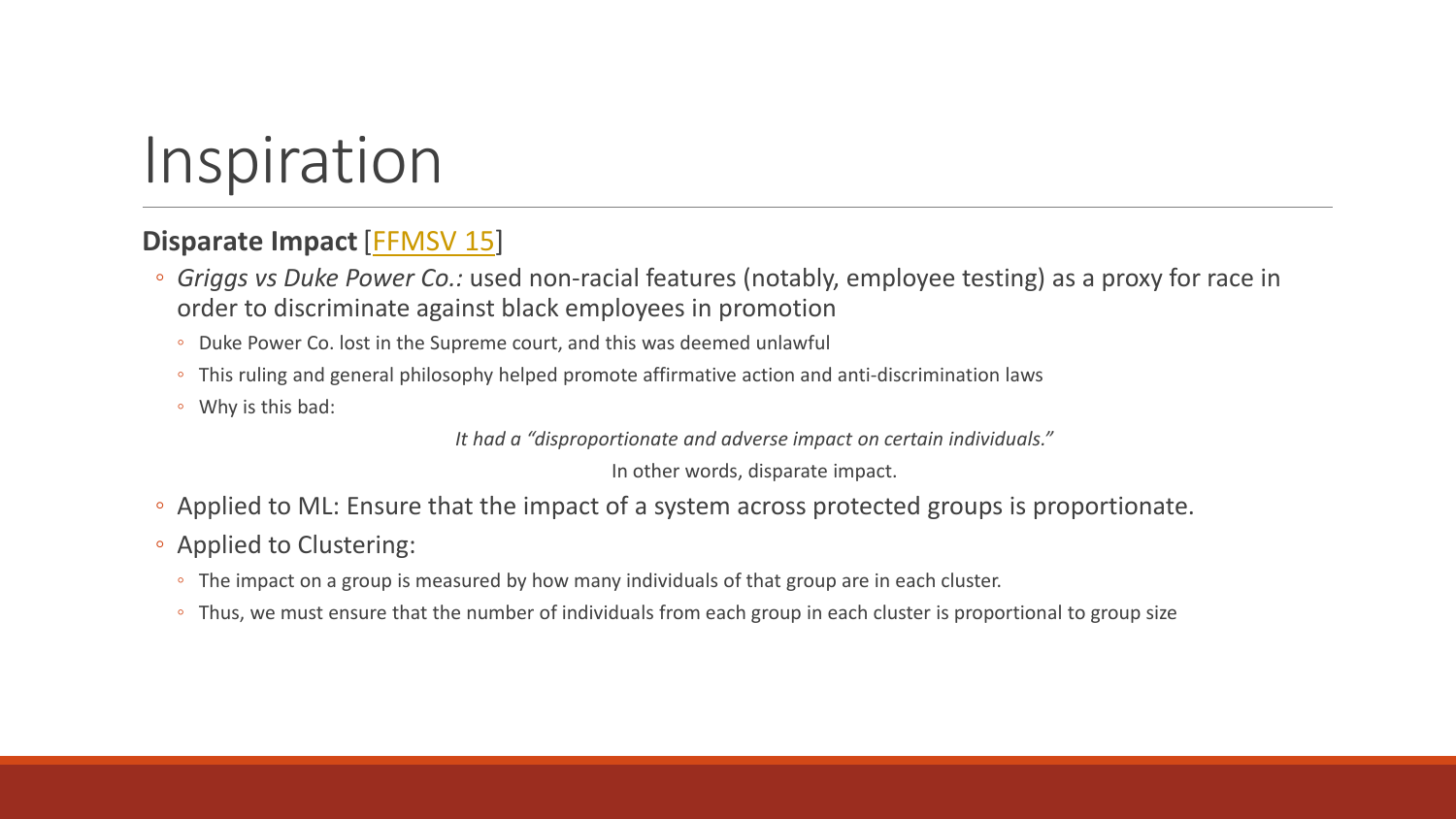### Demographic Fairness - Balance

space. We pick centers  $S \subseteq \mathcal{C}$  and create a map  $\varphi$ :  $\mathcal{C} \to S$ . We also represent the clustering as a partitioning of points *S.*

Assume the points in C are given colors *red* or *blue*, representing protected classes.

For a cluster  $C$  :  $balance(C) = min$ # $red(C)$ # $blue(C)$ # $blue(C)$ # $red(C)$ For a clustering  $S$ :  $balance(S) = \min_{C \in S} balance(C)$ 

We want balance to be high (close to 1).

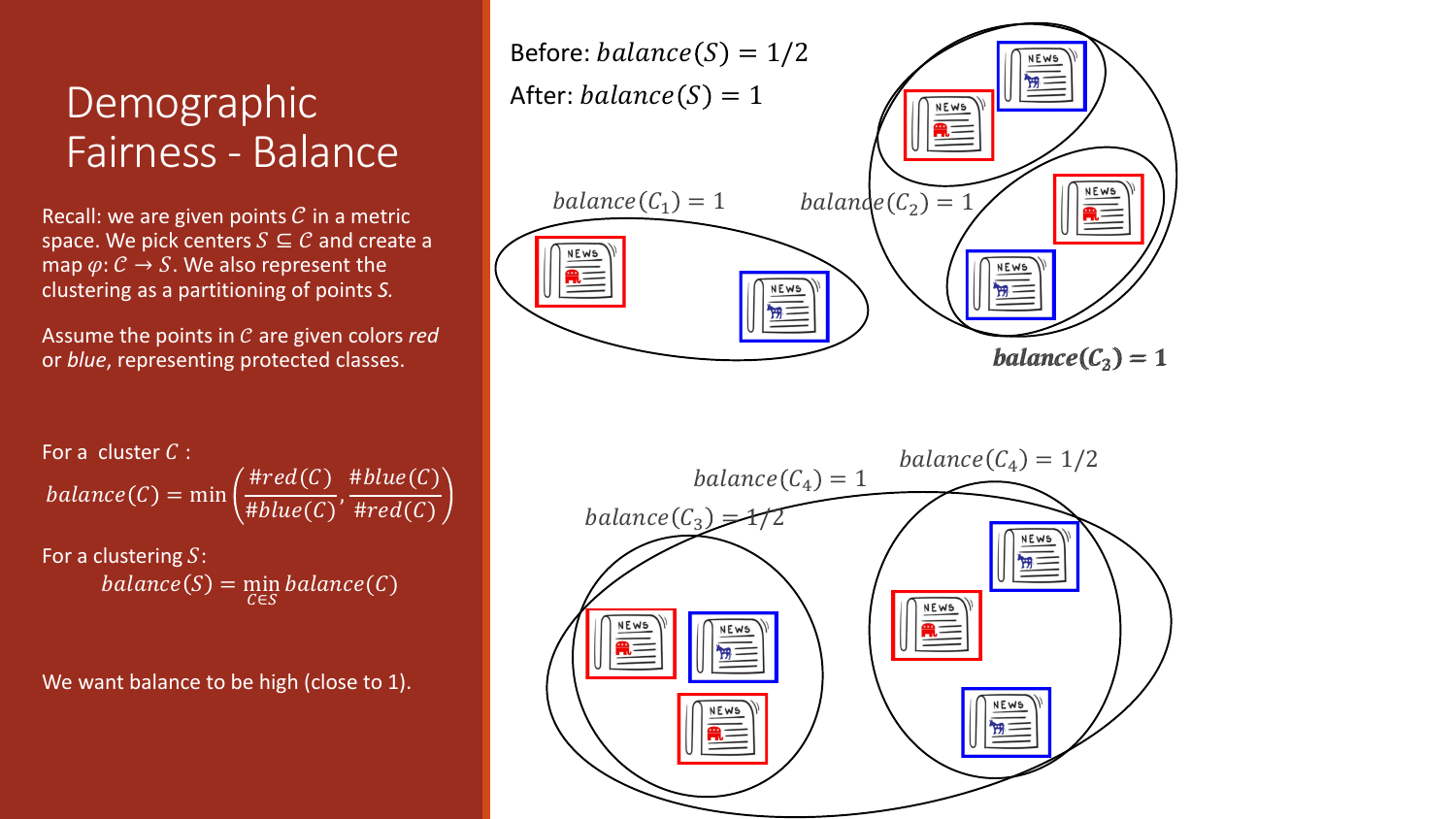## Results for Balance [\[CKLV 18\]](https://arxiv.org/abs/1802.05733)

**Lemma:** Let  $balance(C) \ge b/r$  for minimum integral b and r. Then we can find a clustering S with balance at least  $b/r$  and maximum cluster size  $b + r$ .

- *7 red, 10 blue*
- $\circ$  balance(C)  $\geq$  3/5







Method: Using the previous lemma, create a *fairlet decomposition Y*, which is a fair clustering with small (but possibly too many) clusters. Run a vanilla clustering algorithm on the fairlets centers as points duplicated to equal the size of the *fairlet*, call this set  $Y'$ .<br>The clustering is S.





**Structural result:** for *k*-median and *k*-center, let the objective value be ψ:

$$
\psi(\mathcal{C}, S) = \overline{\psi(\mathcal{C}, Y)} + \overline{\psi(Y', S)}
$$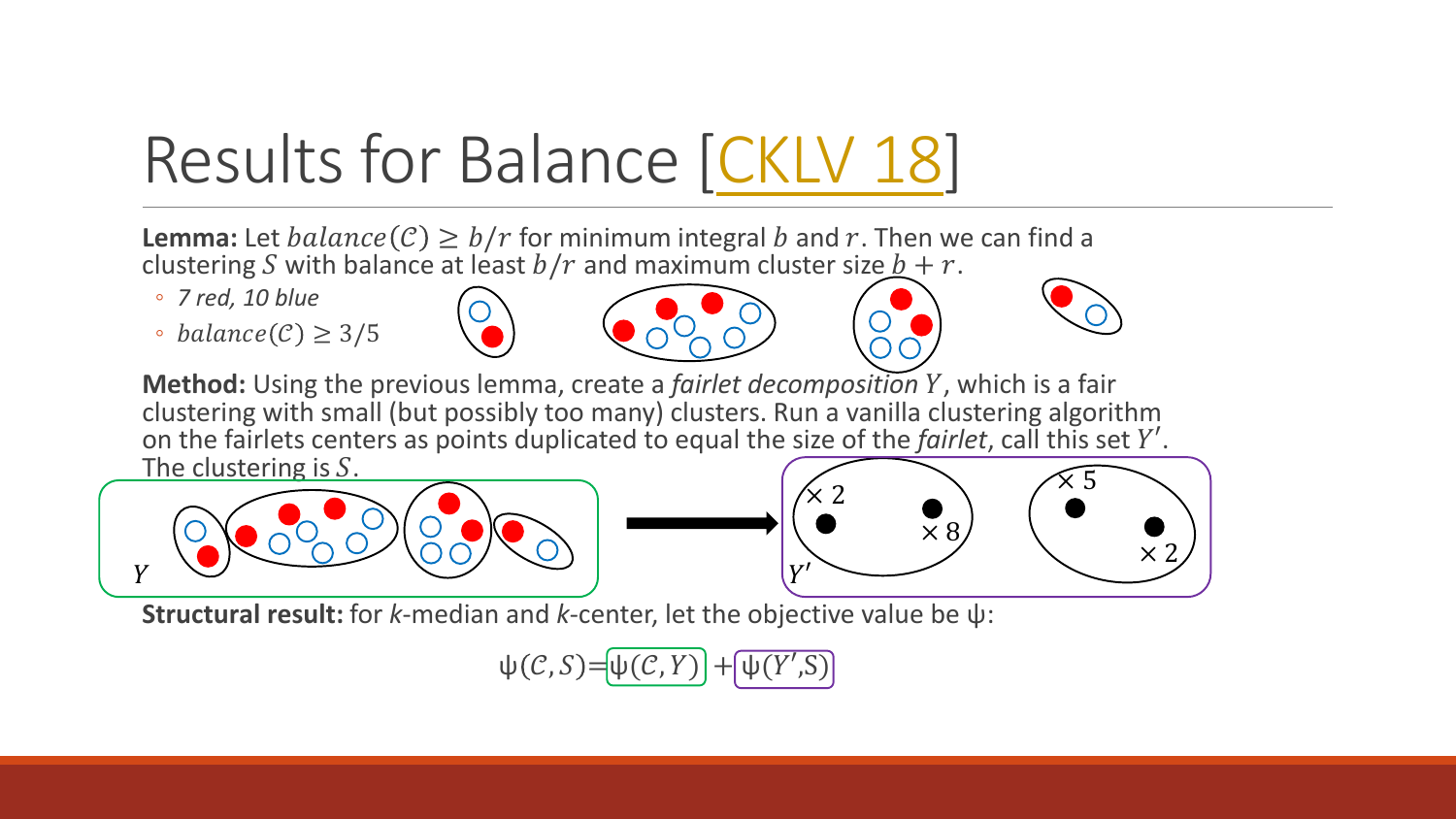### Further Results for Balance [\[CKLV 18](https://arxiv.org/abs/1802.05733)]

| <b>Balanced</b><br>problem<br>solved | <b>Balance</b><br>achieved | <b>Approximation</b><br>factor | <b>Subroutine</b><br>used | Soubroutine<br>approximation |
|--------------------------------------|----------------------------|--------------------------------|---------------------------|------------------------------|
| 1-center                             |                            | $\overline{3}$                 | 1-center                  | $\mathcal{P}$                |
| $k$ -center                          | 1/t'                       | $\overline{4}$                 | $k$ -center               | $\mathcal{P}$                |
| $k$ -median                          | $\mathbf{1}$               | $2 + \sqrt{3} + \epsilon$      | k-median                  | $1+\sqrt{3}+\epsilon$        |
| $k$ -median                          | 1/t'                       | $t' + 1 + \sqrt{3} + \epsilon$ | k-median                  | $1 + \sqrt{3} + \epsilon$    |

Hardness: it is NP-hard to optimally find a  $1/t'$ -balanced *k*-median clustering.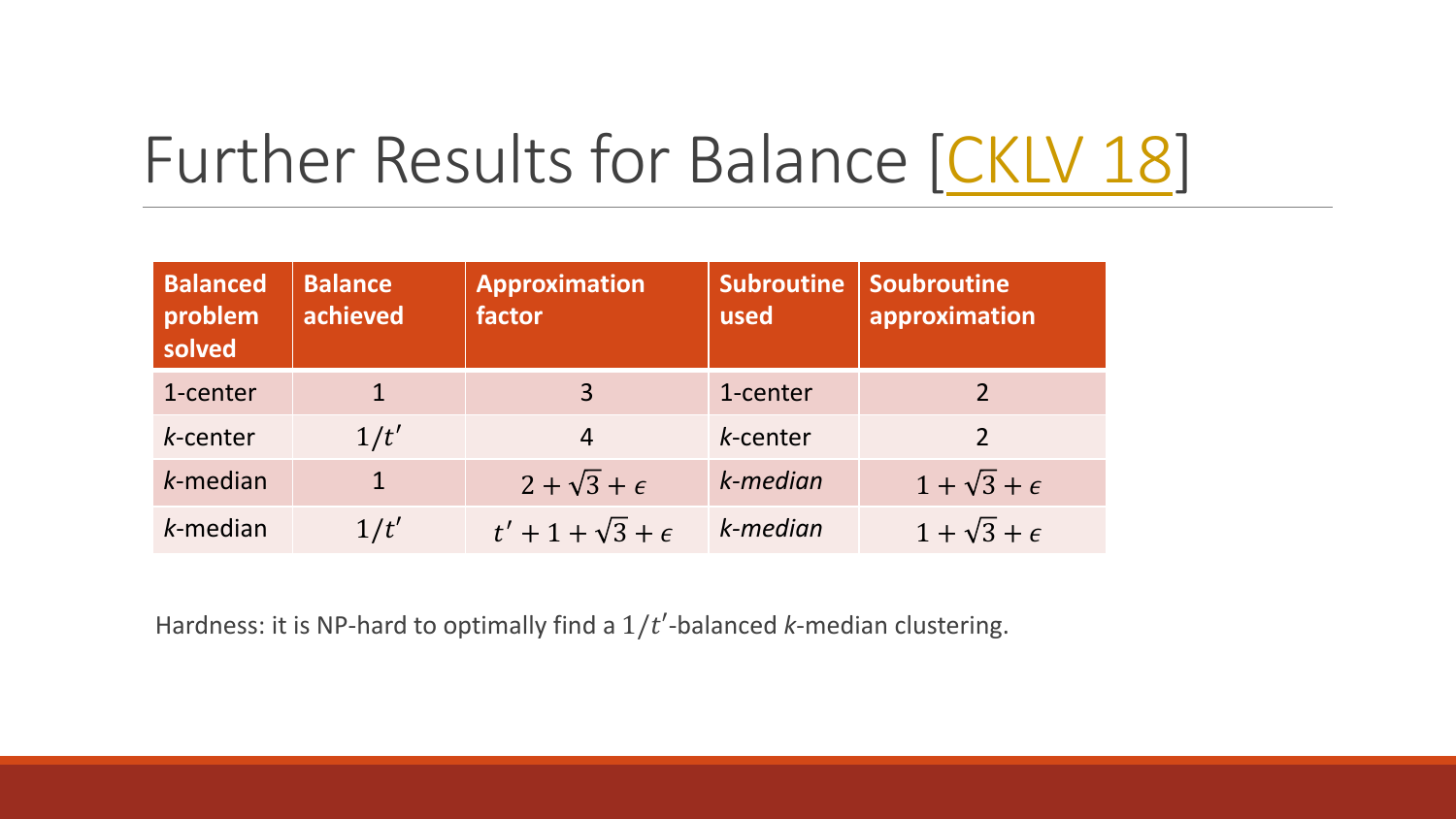## Fairness and Privacy [\[RS 18\]](https://arxiv.org/pdf/1802.02497.pdf)

#### **General fairness results**

- Finds a 12-approximate fairlet decomposition on *any* number of colors
- Implies:
	- 14-approximation for *k*-center
	- 15-approximationfor *k*-supplier

#### **Fair and private clustering**

- Privacy: lower bounds on the size of clusters
- Results:
	- 40-approximate private and fair *k*-center
	- 41-approximate private and fair *k*-supplier

#### **Strongly private clustering**

- Strong privacy: lower bounds on number of points of a color per cluster
- Results
	- 4-approximate strongly private *k*-center
	- 5-approximate strongly private *k*-supplier

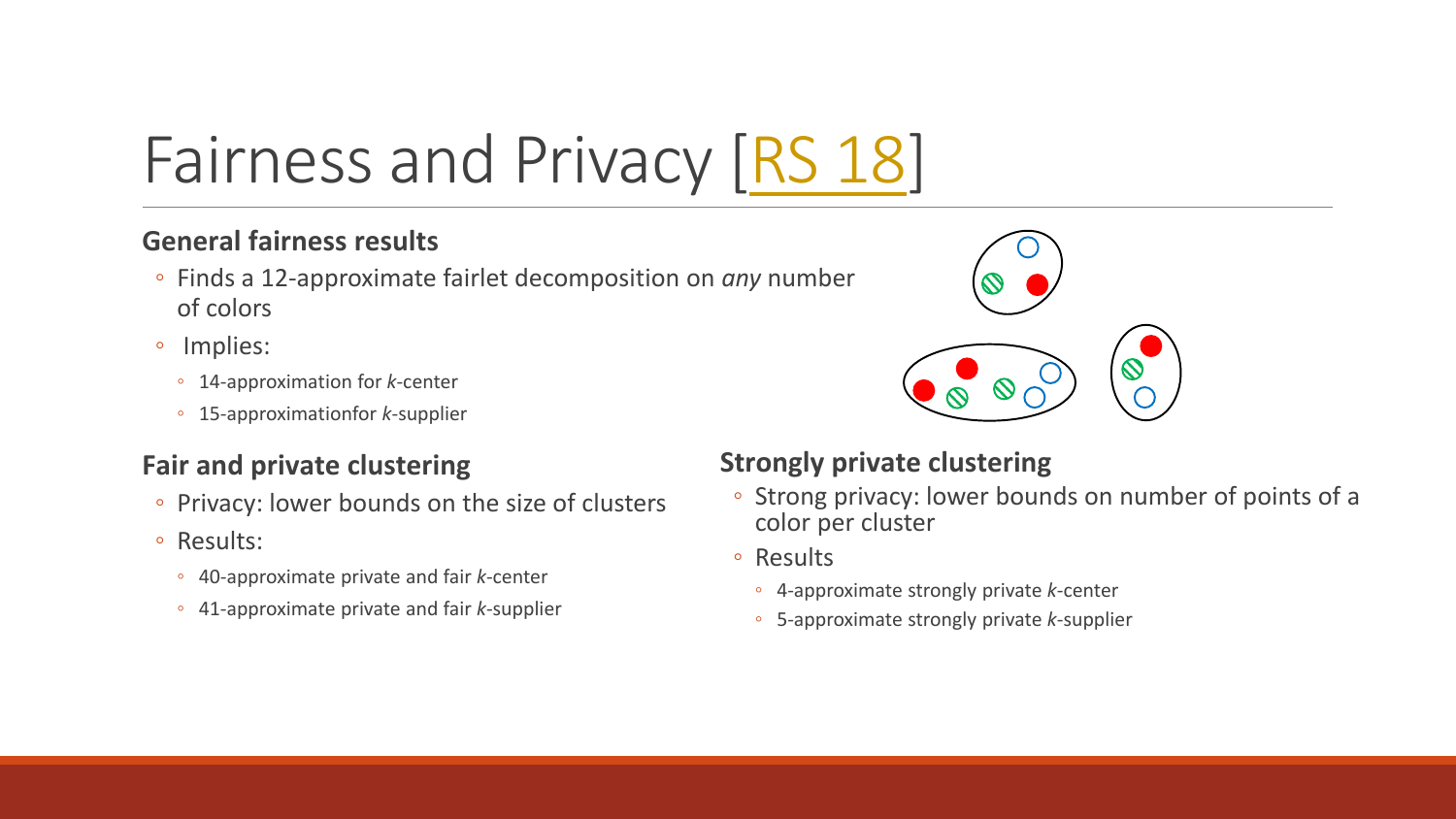### Fairness and Essential Fairness [\[BGKKRSS 19\]](https://drops.dagstuhl.de/opus/volltexte/2019/11233/pdf/LIPIcs-APPROX-RANDOM-2019-18.pdf)

#### **General fairness results**

- 5-approximate fair *k*-center
- 7-approximate fair *k*-supplier

#### **Essentially fair results**

- Clusterings with only *additive* fairness violations:
	- E.g., you can have one extra red point in a cluster
- Results:
	- 3-approximate essentially fair *k*-center
	- 5-approximate essentially fair *k*-supplier
	- 3.488-approximate essentially fair facility location
	- 4.675-approximate essentially fair *k*-median
	- 62.856-approximate essentially fair *k*-means

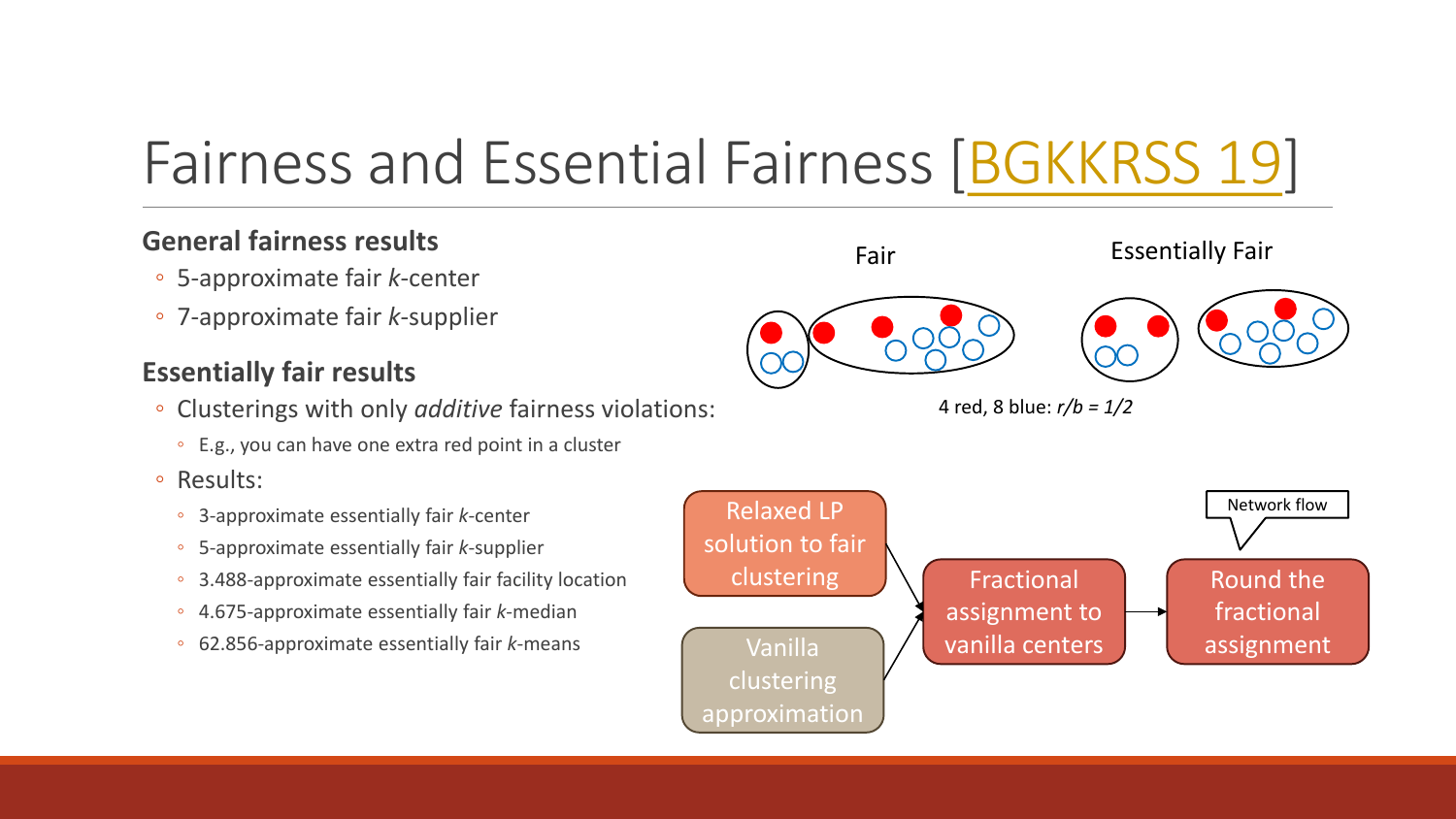### Fair Spectral Clustering [\[KSAM 19](https://arxiv.org/pdf/1901.08668.pdf)]

#### **Definition – Stochastic Block Model**

- There is a fair ground truth clustering
- Generate edges of weight +1 according to color and ground truth cluster

#### **Fair spectral clustering**

- Spectral clustering: create a clustering that minimizes the value of RatioCut
	- $RatioCut(S) = \sum_{C \in S} \frac{\sum_{e \in C \times V \setminus C} w(e)}{|C|}$ , e.g., the sum of the ratios of the weights exiting a cluster to the size of the cluster
- Proposes a new spectral clustering algorithm:
	- Bounds the error relative to the ground truth clustering
	- Uses *O(n3)* time, *O(n2)* space



- Same cluster, different color: prob *c*
- Different cluster, different color: prob *d*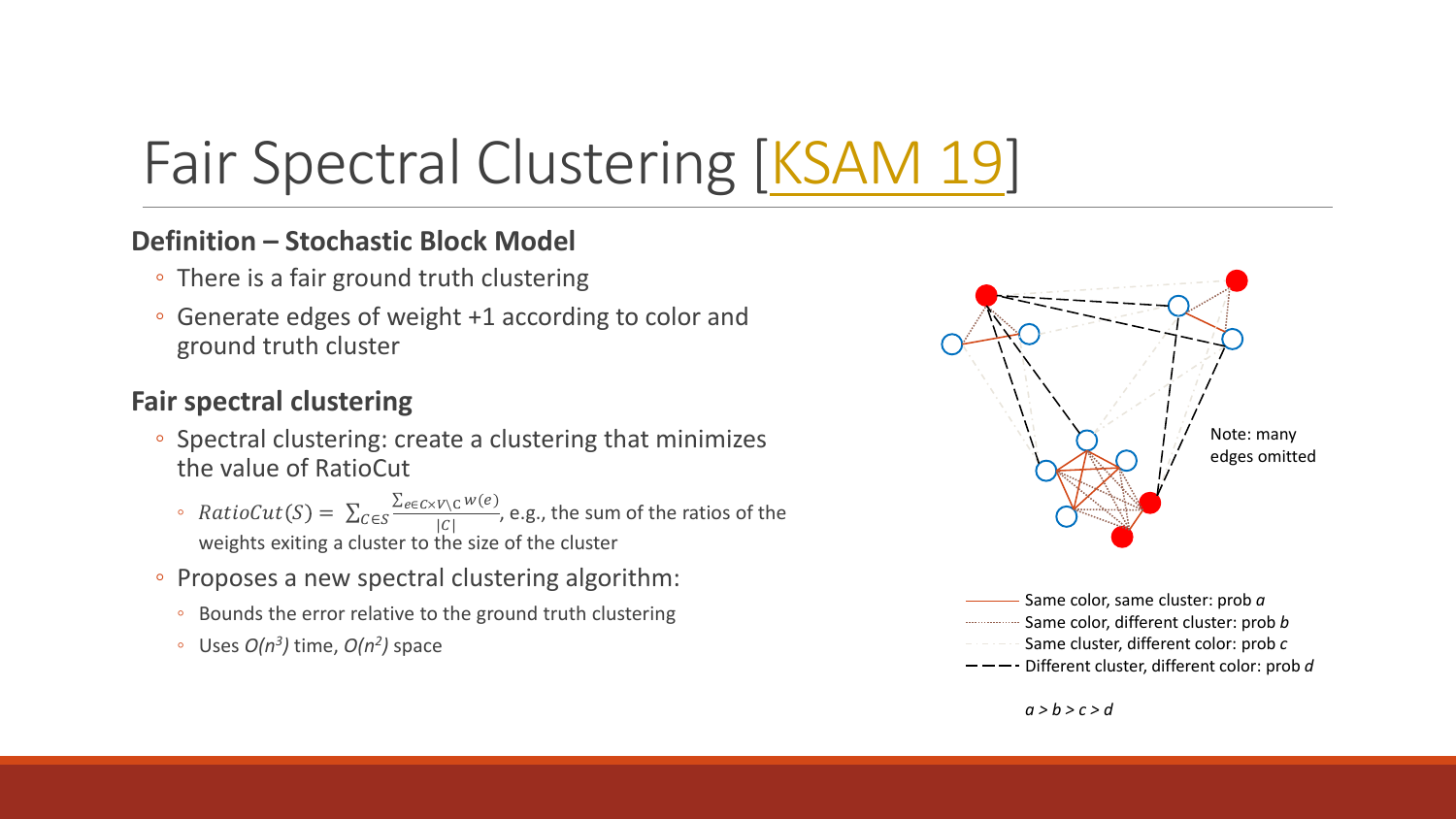### Summary - Balance

First introduced as a concept in 2018 [\[CKLV 18\]](https://arxiv.org/abs/1802.05733)

◦ They also developed the "fairlet decomposition" technique and came up with initial results

Many of the best approximations are from [\[BGKKRSS 19](https://drops.dagstuhl.de/opus/volltexte/2019/11233/pdf/LIPIcs-APPROX-RANDOM-2019-18.pdf)], who studied many clustering problems.

Variants explored:

- With privacy [\[RS 18](https://arxiv.org/pdf/1802.02497.pdf)]
- Spectral Clustering [[KSAM 19](https://arxiv.org/pdf/1901.08668.pdf)]
- Essential fairness [\[BGKKRSS 19](https://drops.dagstuhl.de/opus/volltexte/2019/11233/pdf/LIPIcs-APPROX-RANDOM-2019-18.pdf)]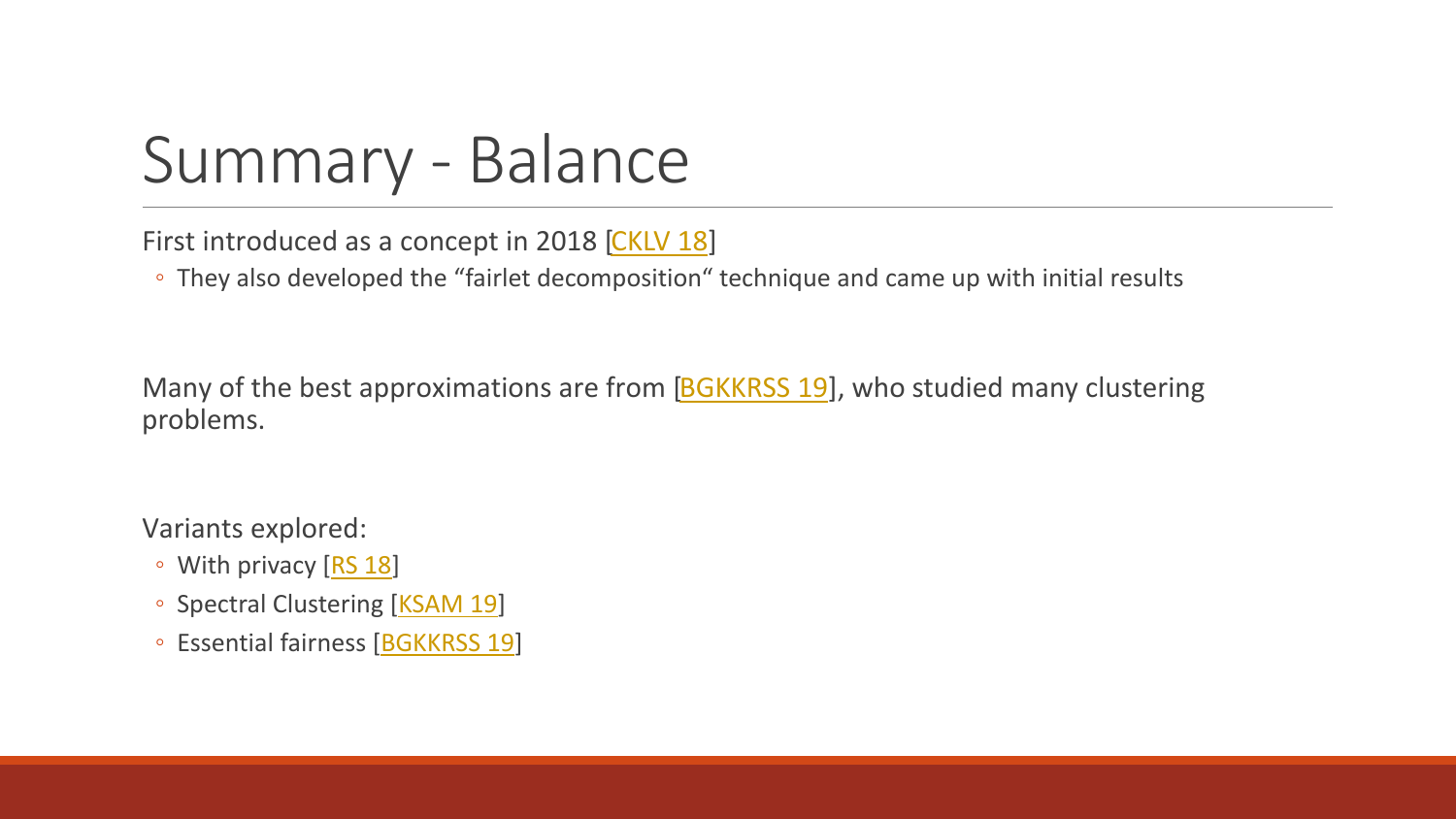# Demographic Fairness: Bounded Representation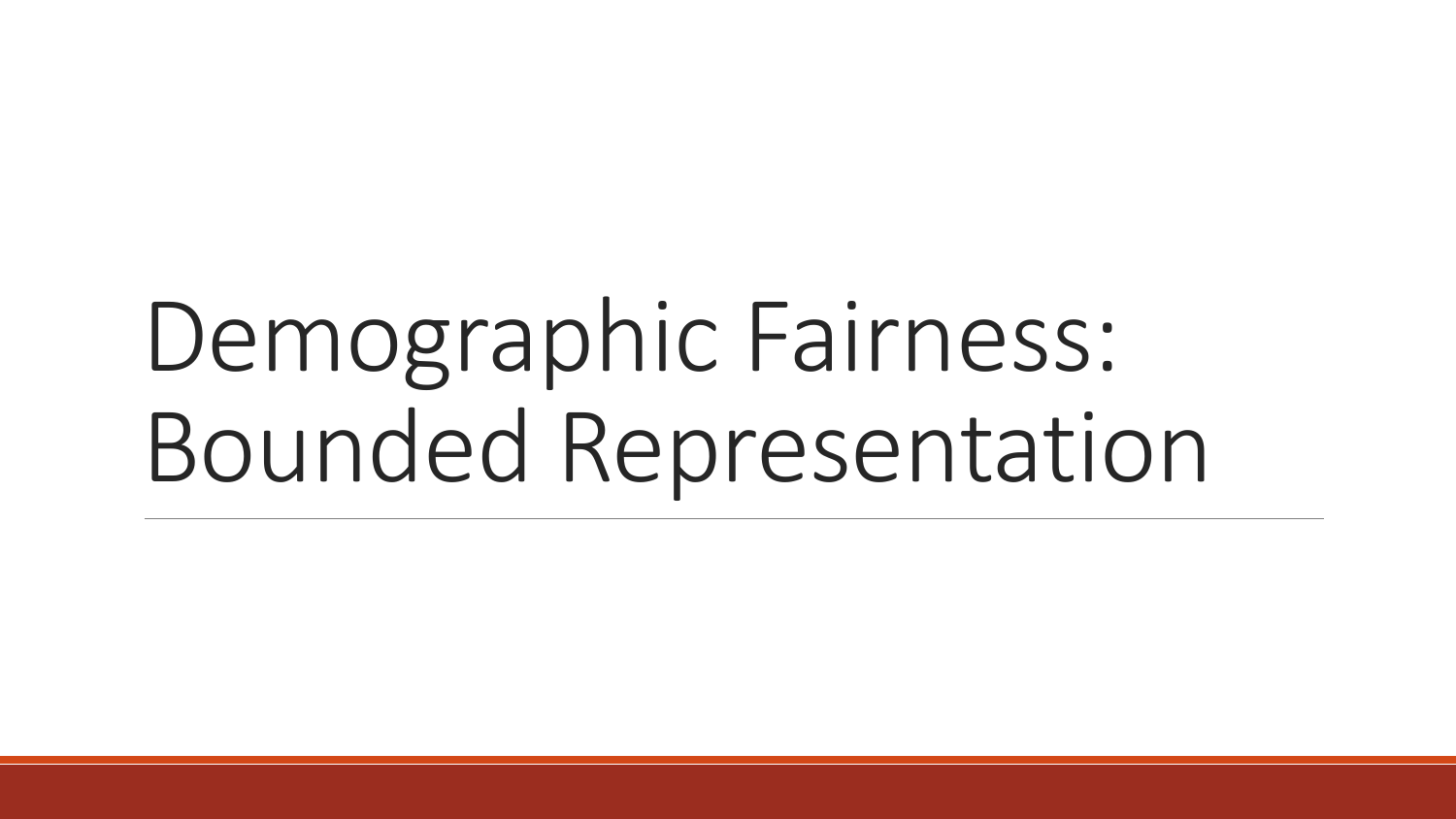#### Demographic Fairness – Bounded Representation [\[BGKKRSS 19\]](https://drops.dagstuhl.de/opus/volltexte/2019/11233/pdf/LIPIcs-APPROX-RANDOM-2019-18.pdf)

Instead of requiring perfect balance, we are only constrained by given bounds. There are multiple versions studied:

α-bounded for constant α:

- Every color must represent *at most* an α fraction of any cluster
- α, β-bounded, for vectors α, β:
- For any color  $i \in \{1, ..., c\}$ , color i must represent *at most* an α<sub>i</sub> fraction of any cluster and *at least* a β<sup>i</sup> fraction of any cluster

A clustering is fair if every cluster satisfies The bounded representation constraint.

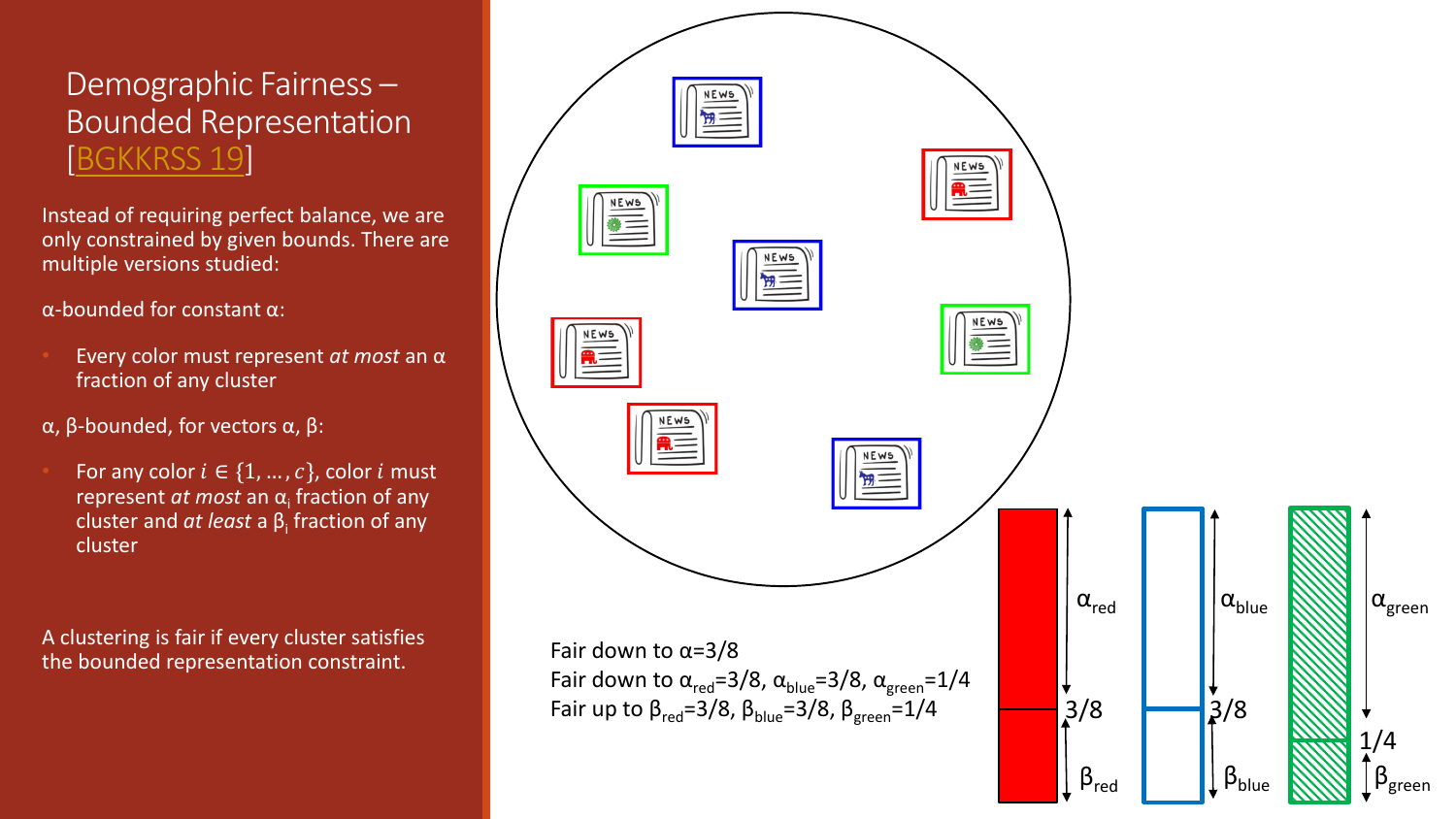### Mitigating Over-Representation [\[AEKM 19](https://arxiv.org/pdf/1905.12753.pdf)]

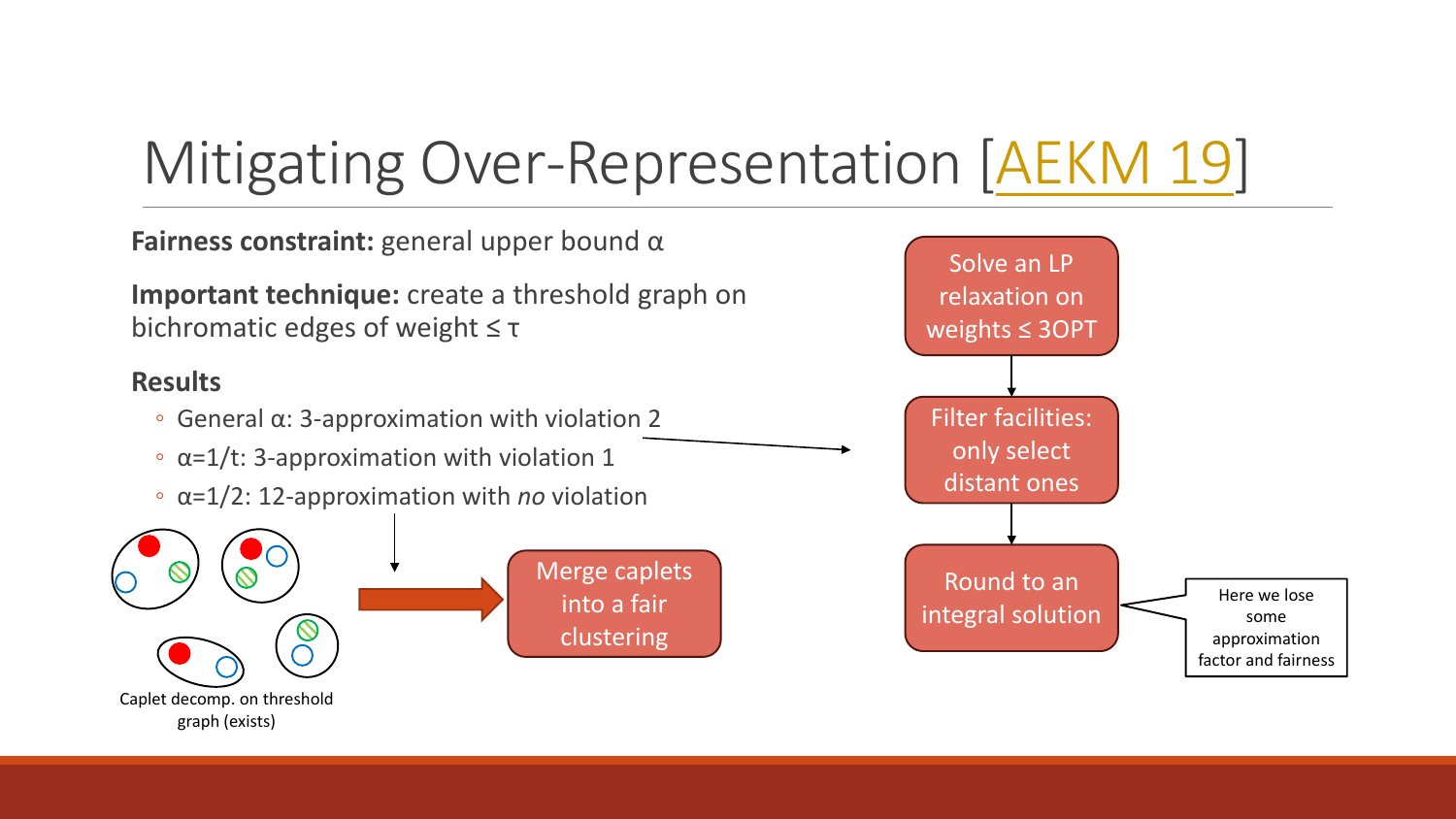### Fair Correlation Clustering [\[AEKM 20\]](https://arxiv.org/pdf/2002.02274.pdf)

**Fairness constraint:** general upper bound α (also generalizes further)

#### **Definition – correlation clustering**

- Edges are all +1 or -1
- Minimize: the (weighted) sum of the +1 edges between clusters and -1 edges within clusters

#### **Fair correlation clustering** (on c colors)

- α=1/2: 256-approximation
- α=1/c: (16.48c2)-approximation
- $\circ$  α=1/t: O(tp)-approximation for *p*-approximate median cost fairlet decomposition

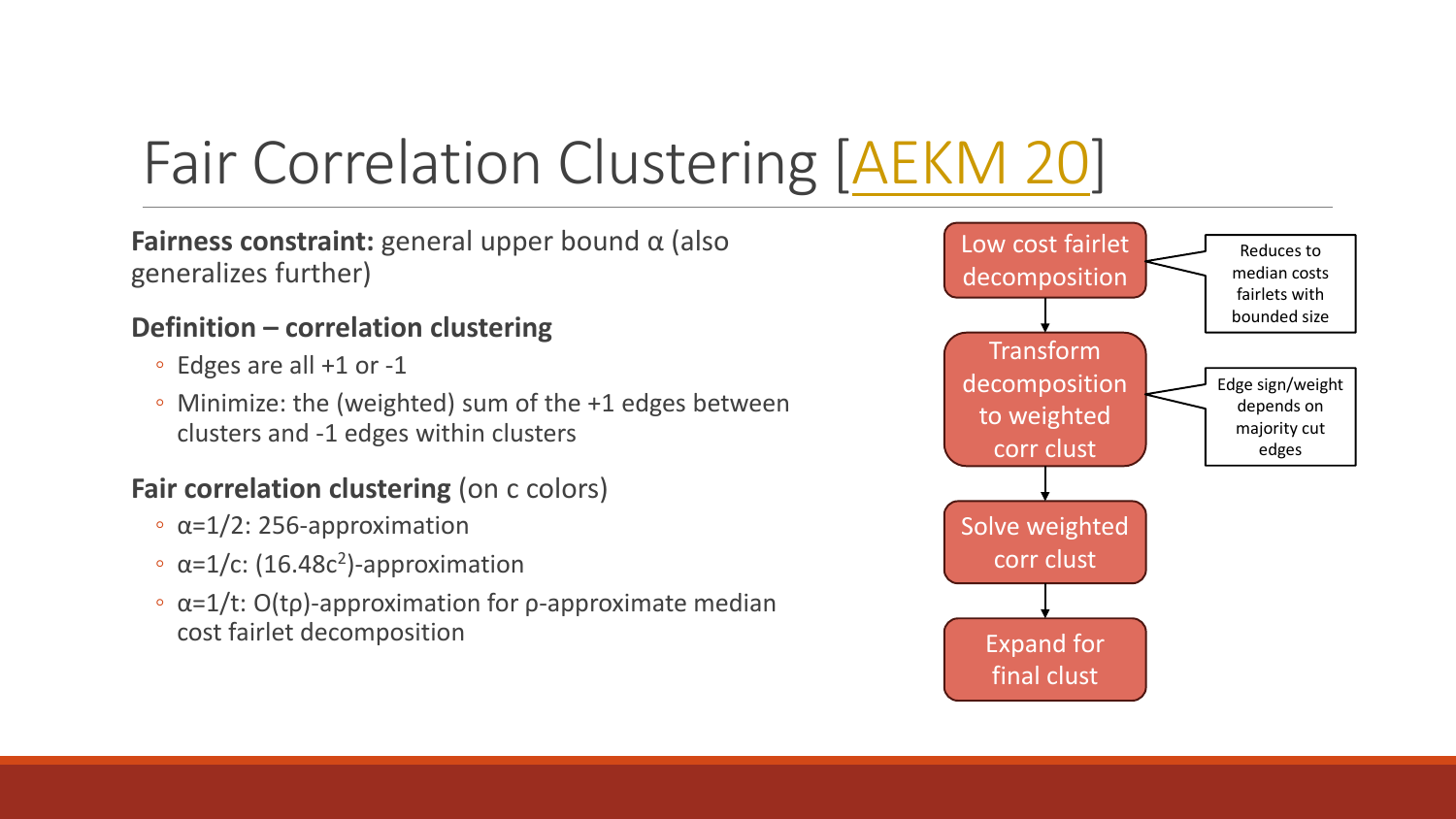### Fair Hierarchical Clustering [\[AEKKMMPVW 20](https://arxiv.org/abs/2006.10221)]

**Fairness constraint:** general upper bound α (also generalizes further)

#### **Hierarchical clustering objectives**

- Cost: initial objective, APX-hard
- Revenue: dual to cost, const-approximable
- Value: cost variant, const-approximable

#### **Results**

- Cost: *O(n5/6log5/4n)*-approximation (highly combinatorial methods)
- Revenue: (*1/3-o(1))*-approximation if α=1/t or 2 colors
- Value: *(2/3-ε)(1-o(1))*-approximation

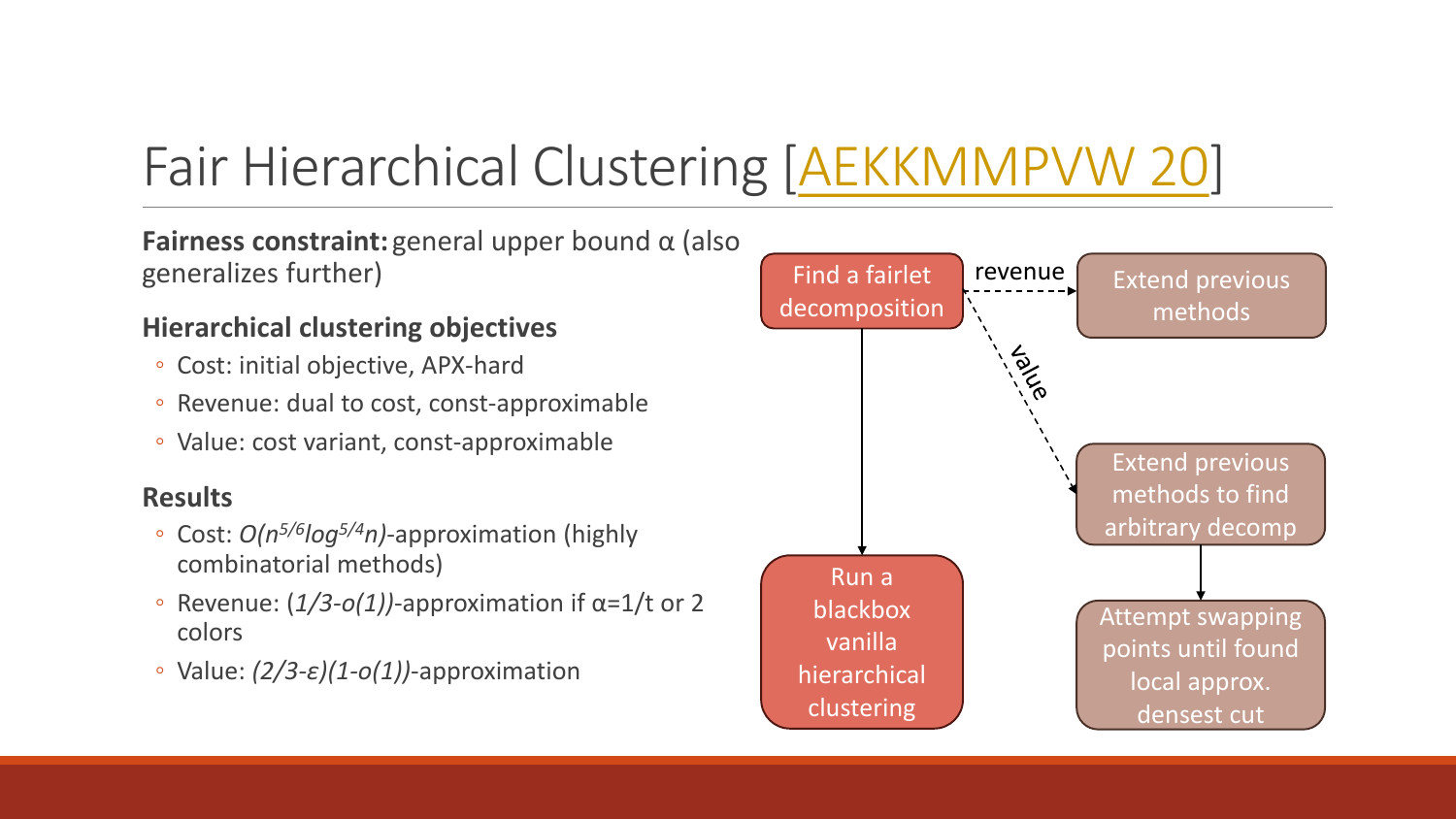### General Bounds, Overlapping Groups [\[BCFN 19](https://papers.nips.cc/paper/2019/file/fc192b0c0d270dbf41870a63a8c76c2f-Paper.pdf)]

**Fairness constraint:** specific lower and upper bound vectors α, β, also vertices can be in *multiple* groups (bounded by Δ)

**Fair assignment problem:** given a set of centers, what is the best way to create a fair clustering by assigning points to the centers?

#### **Results**

◦ Given a ρ-approximate vanilla *k*-clustering for the *p*-norm, gives a ρ+2 approximation with additive fairness violation 4Δ+3

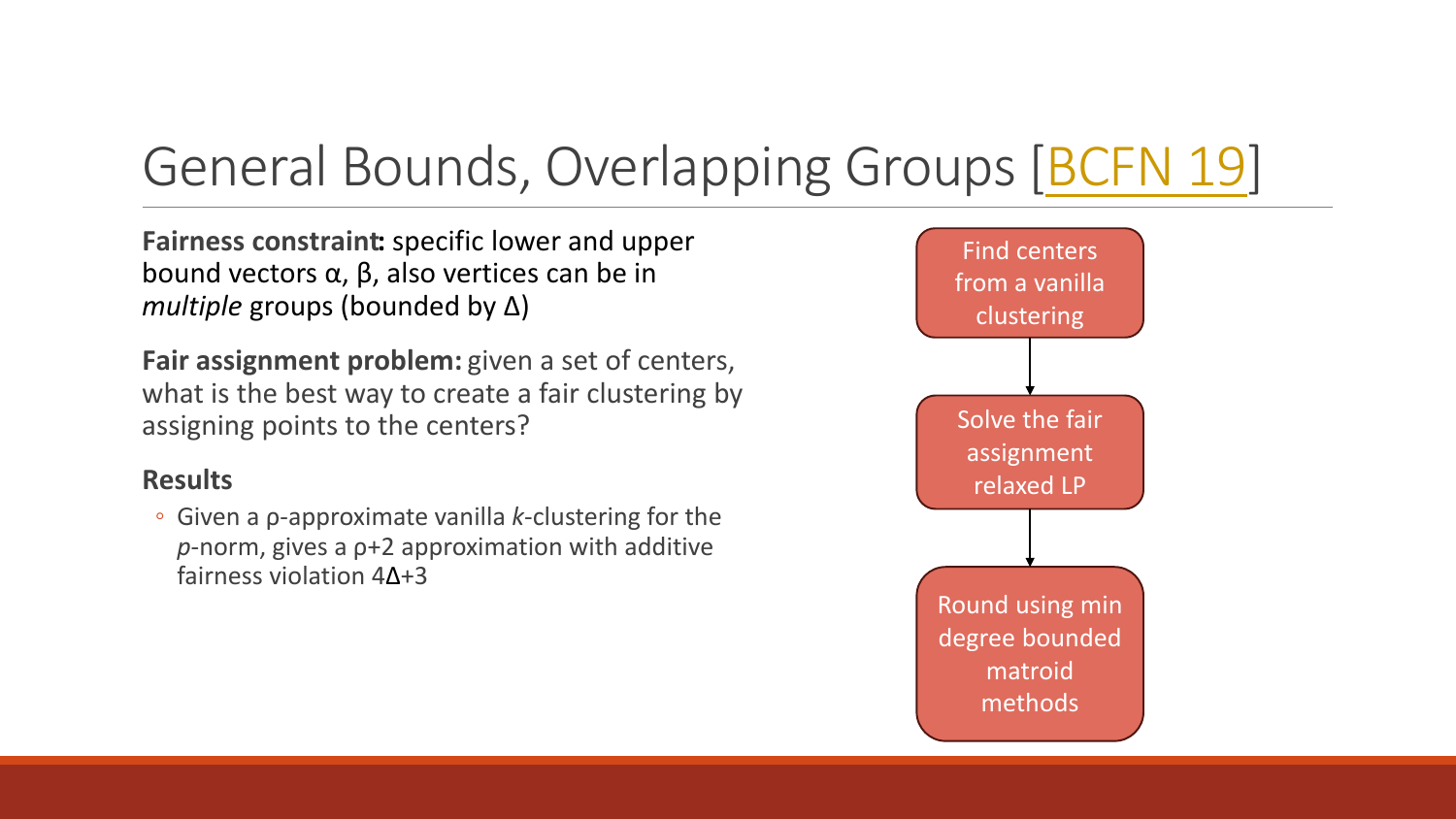## Probabilistic Fair Clustering [\[EBTD 20\]](https://arxiv.org/abs/2006.10916)

**Fairness constraint:** specific lower and upper bound vectors α, β

#### **Probabilistic setting**

- Colors are not given. Each point has a probability of being assigned some color
- We guarantee that the *expected number* of each color in each cluster is bounded above/below
- Addresses any *p*-norm

#### **Results**

- Given a vanilla ρ-approximation, there is a ρ+2- approximation with +1 violation (2 colors)
- Given a vanilla *ρ*-approximation, there is a *ρ*+2-<br>approximation with +1 violation (FPT, large clusters)



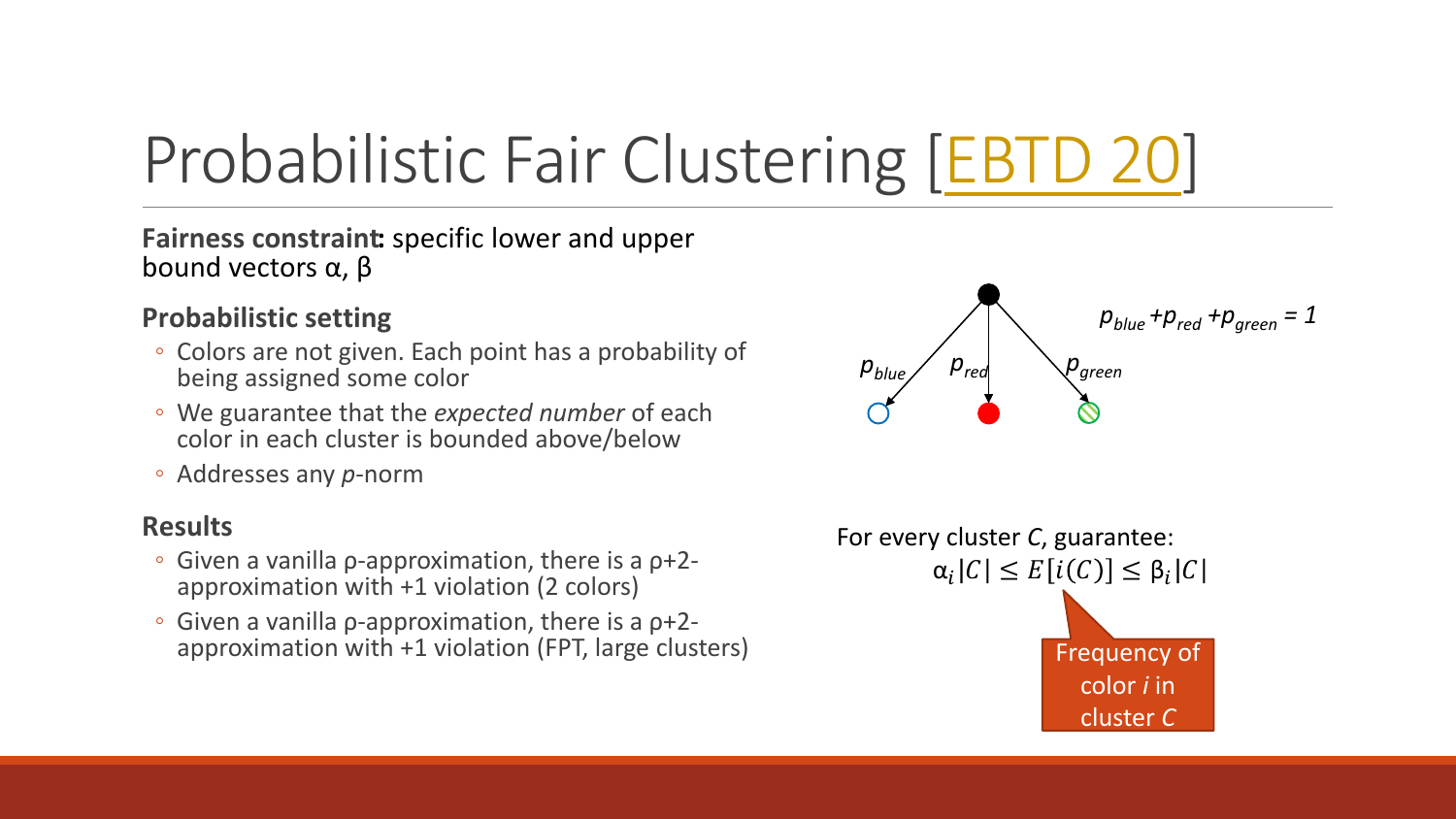## Fixing a Bounded Cost [[EBSD 21\]](https://arxiv.org/abs/2106.07239)

### **Fairness constraint:** specific lower and upper bound vectors α, <sup>β</sup>

#### **Fair clustering under bounded cost**

- Fix an upper bound for the clustering cost
- Minimize the degree of unfairness for any color (i.e., the proportional violation <sup>Δ</sup> of upper and lower bounds)
	- Utilitarian: minimize the sum of Δs
	- Egalitarian: minimize the maximum  $\Delta$
	- Leximin: minimize the maximum Δ, then second largest Δ, …

#### **Results**

- Fair clustering (or assignment) under bounded cost is NP-hard
- Given a vanilla approximation, there are approximations for the fair bounded cost problem

#### **Normal linear program**

Minimize:  $cost(S)$ 

Subject to:  $\alpha_i |C| \leq |i(C)| \leq \beta_i |C|$ 

#### **New linear program**

Minimize:  $\sum \Delta$  or max  $\Delta$  or max max ...

Subject to:  $cost(S) \leq upper$  bound

and:  $(\alpha_i - \Delta) |C| \leq |i(C)| \leq (\beta_i + \Delta) |C|$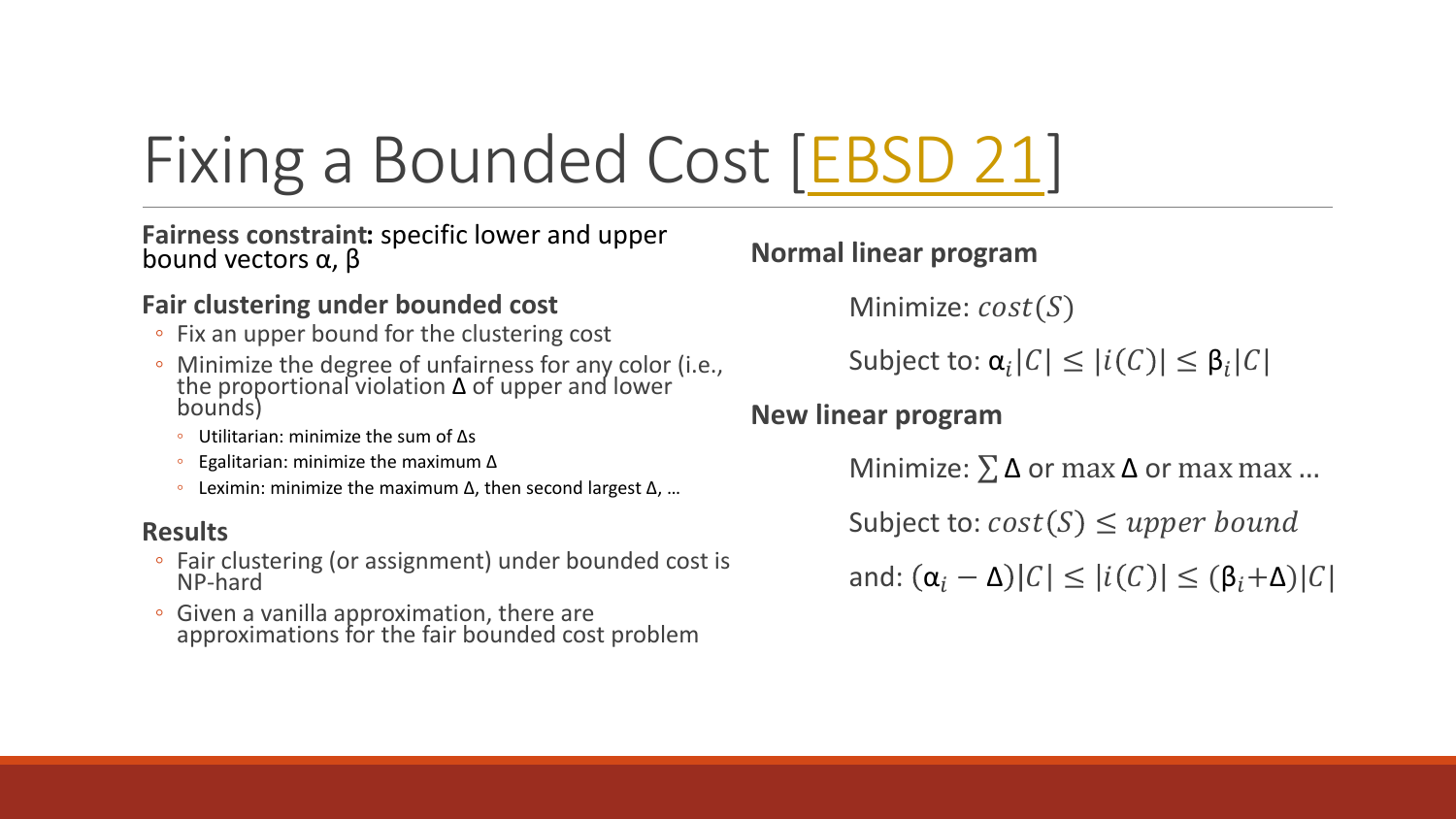### Summary: Bounded Representation

#### **Two versions**:

- α-capped clustering
	- Solved with very little to no additive fairness violation [[AEKM 19](https://arxiv.org/pdf/1905.12753.pdf)]
- α, β-bounded, with upper and lower bound vectors
	- Solved with additive fairness violation [[BCFN 19\]](https://papers.nips.cc/paper/2019/file/fc192b0c0d270dbf41870a63a8c76c2f-Paper.pdf)

#### **Variants explored**:

- α-capped correlation clustering
- α-capped hierarchical clustering
- α, β-bounded probabilistic clustering
- α, β-bounded clustering with bounded cost

However, both are stated in terms of "union closed" constraints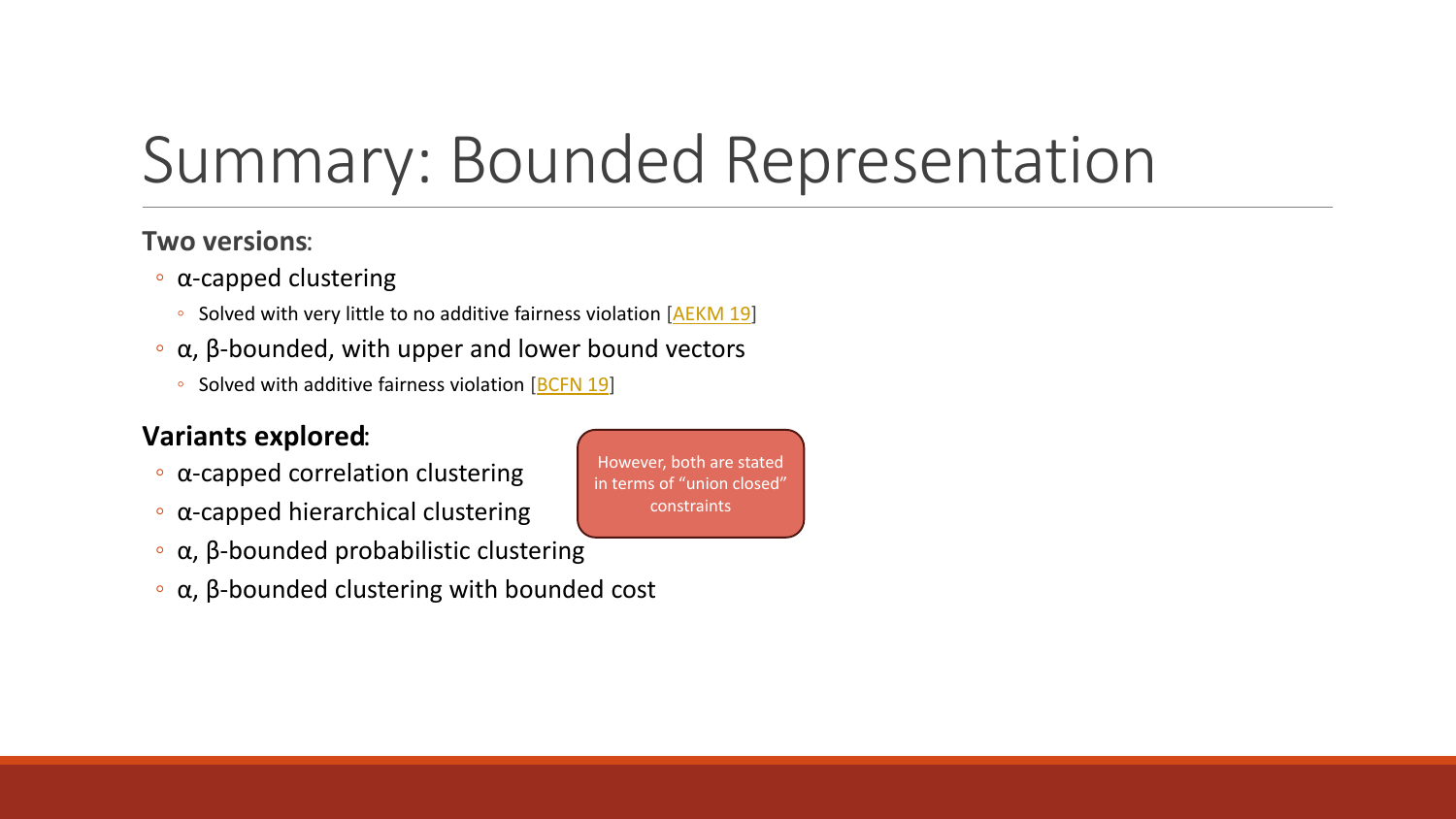## Demographic Fairness: Bounds on Chosen Centers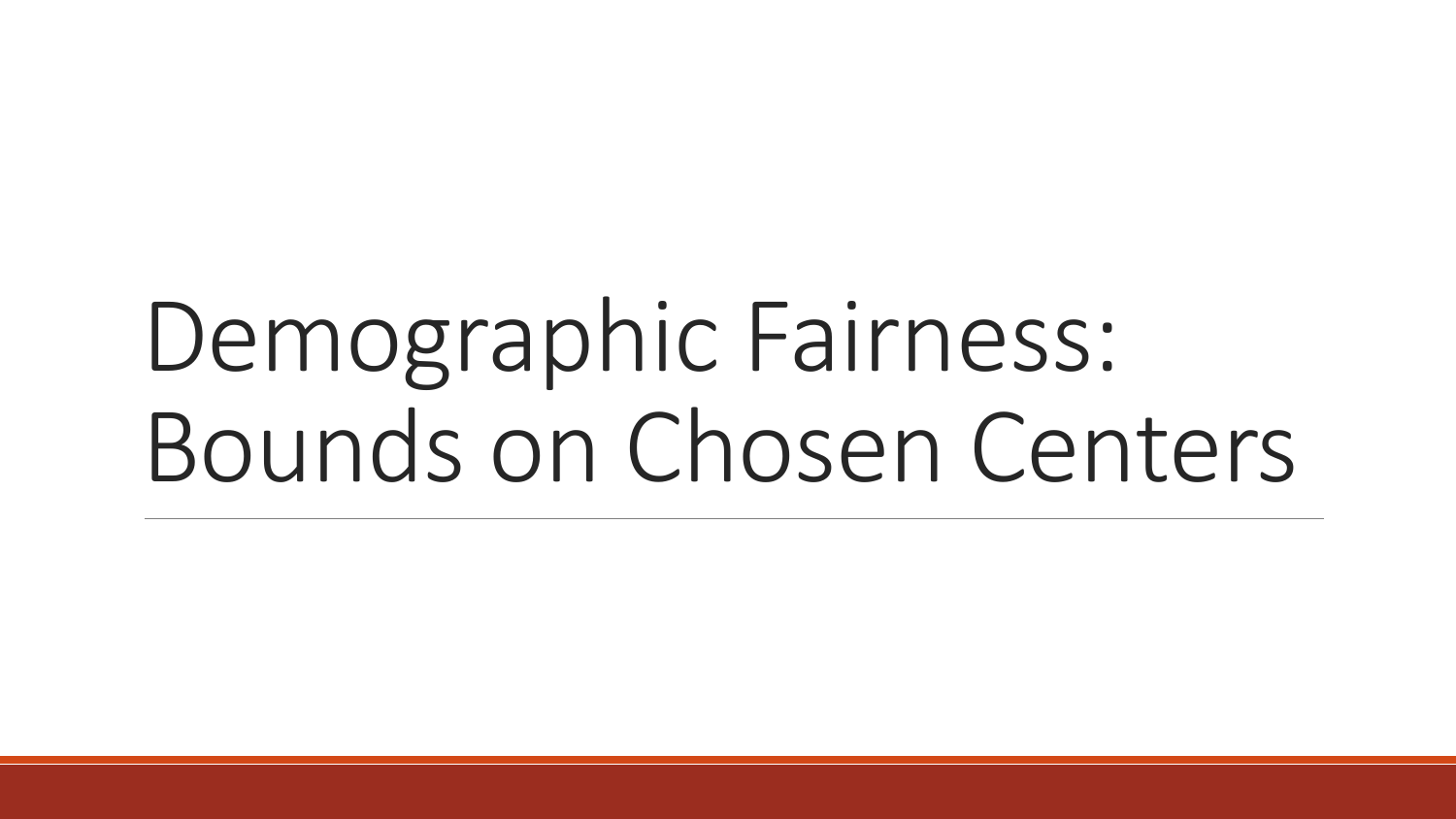Demographic Fairness – Bounds on Chosen Centers

**Data summarization:** do a *k*clustering. The resulting centers are then outputted as *representatives* of the data set.

**Fairness:** for every color *i*, there must be at least  $k_i$  centers of color *i*.

Let  $k_{red} = k_{blue} = k_{green} = 1$ This clustering is not fair. However this alternate clustering is fair

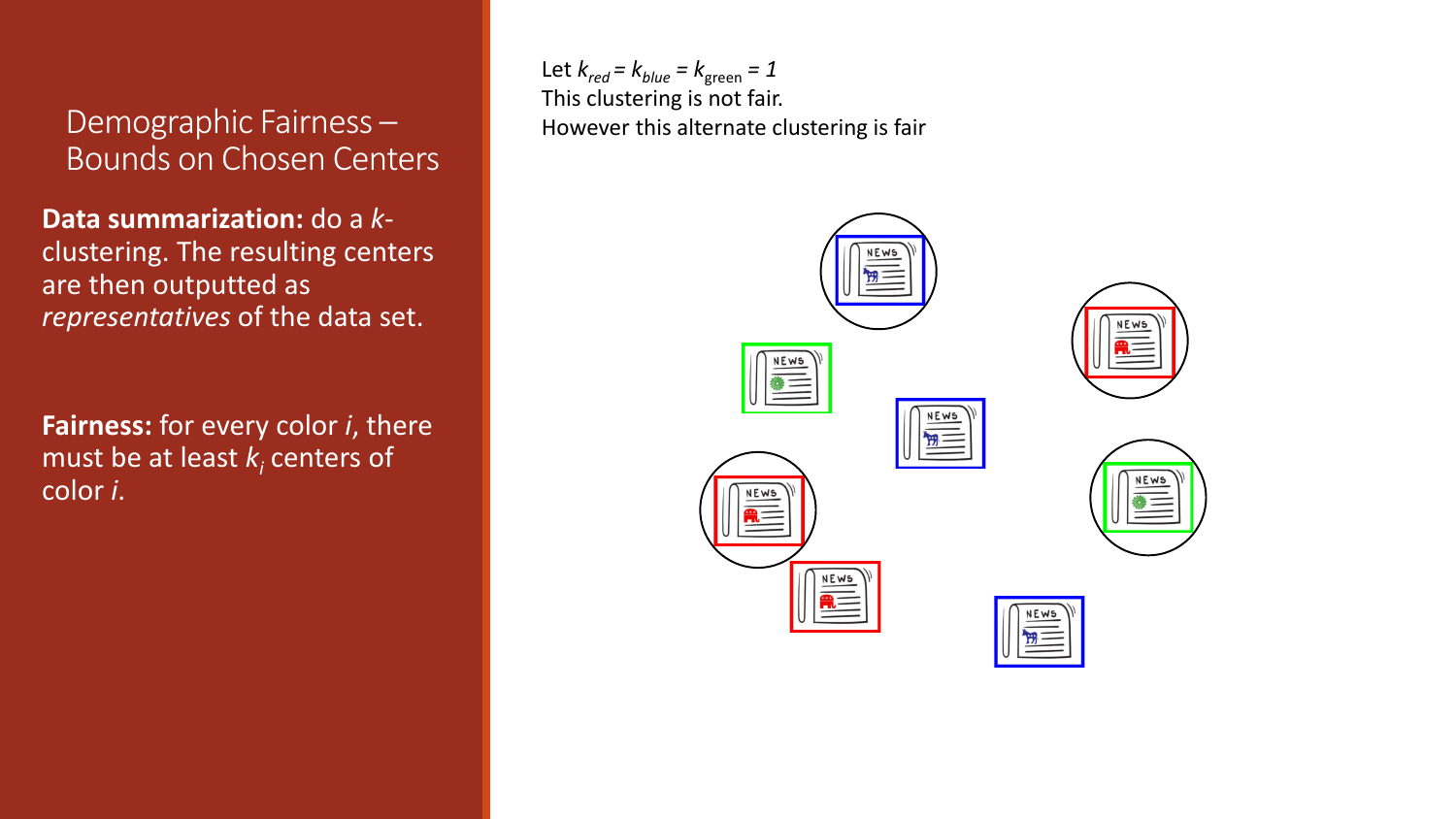### Data Summarization [\[KAM 19,](https://arxiv.org/pdf/1901.08628.pdf) [JNN 20](http://proceedings.mlr.press/v119/jones20a/jones20a.pdf)]

First introduced the fairness with regards to bounds on chosen centers.

#### **Results [**[KAM 19\]](https://arxiv.org/pdf/1901.08628.pdf)

- Fair data summarization for *k*-center has a 5- approximation on 2 colors (tight) that runs in time *O(kn)*
- Fair data summarization for *k*-center has a *(3×2c-1 – 1)* approximation on *<sup>c</sup>* colors that runs in time *O(kc2n + kc4)*

#### **Results [**[JNN 20\]](http://proceedings.mlr.press/v119/jones20a/jones20a.pdf)

◦ Fair data summarization for *k*-center has a 3- approximation on *<sup>c</sup>* colors (tight) that runs in time *O(kn)*

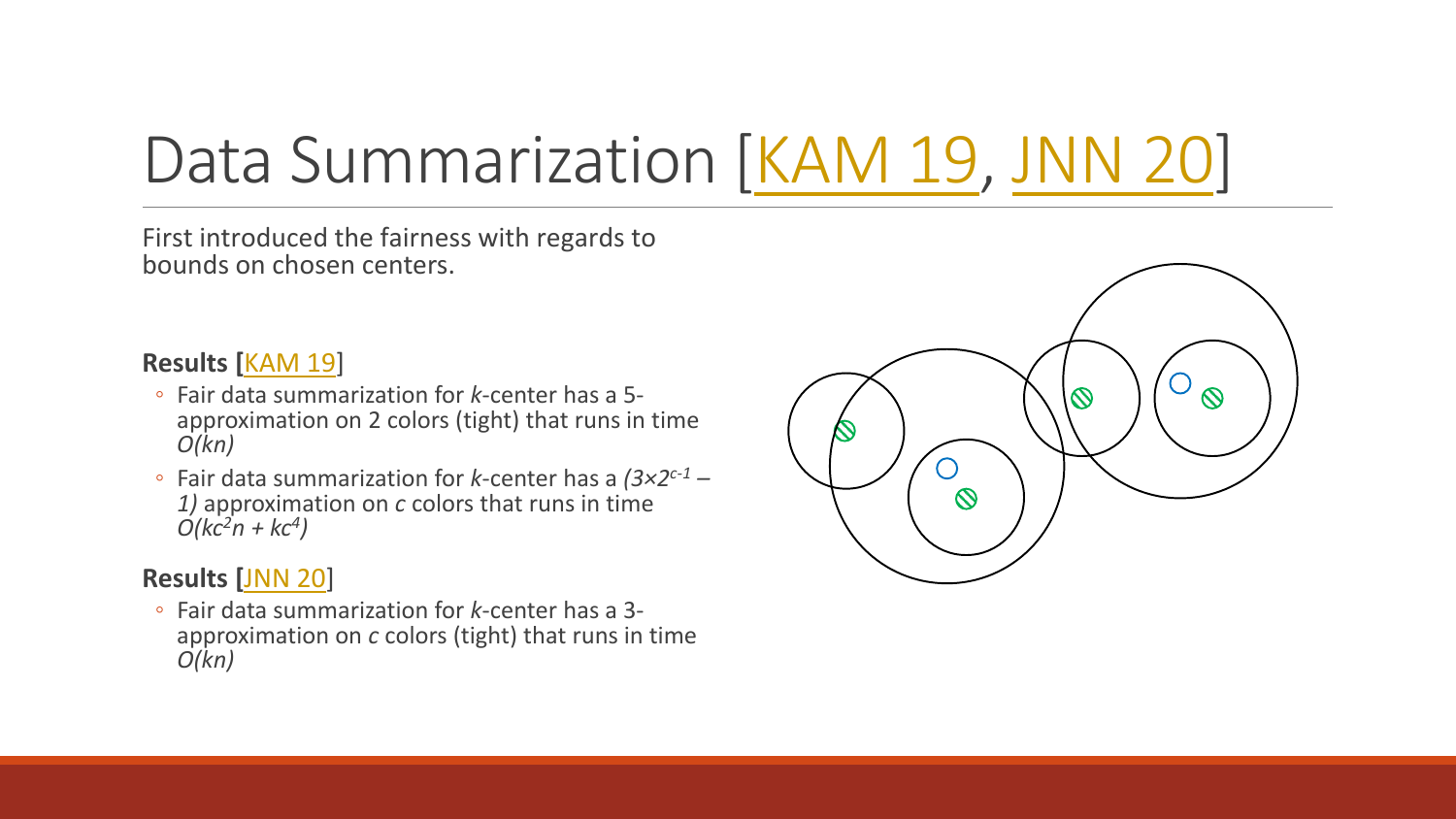### Diversity-Aware *k*-Means [\[TOG 21\]](https://arxiv.org/pdf/2106.11696.pdf)

|                     |                            | NP-Hard? | FPT(k)?   | <b>Approx factor</b> | <b>Approx method</b>         |
|---------------------|----------------------------|----------|-----------|----------------------|------------------------------|
| <b>General case</b> |                            | Yes      | <b>No</b> | $\mathsf{X}$         | $\sf X$                      |
| c colors            | $\sum_{i \in [c]} k_i = k$ | Yes      | ?         | 8                    | <b>LP</b>                    |
| c colors            | $\sum_{i \in [c]} k_i < k$ | Yes      | ?         | 8                    | $O(k^{c-1})$ LP calls        |
| 2 colors            | $k_1 + k_2 = k$            | Yes      | ?         | $3 + \epsilon$       | Local search                 |
| 2 colors            | $k_1 + k_2 < k$            | Yes      | ?         | $3 + \epsilon$       | $O(k)$ local<br>search calls |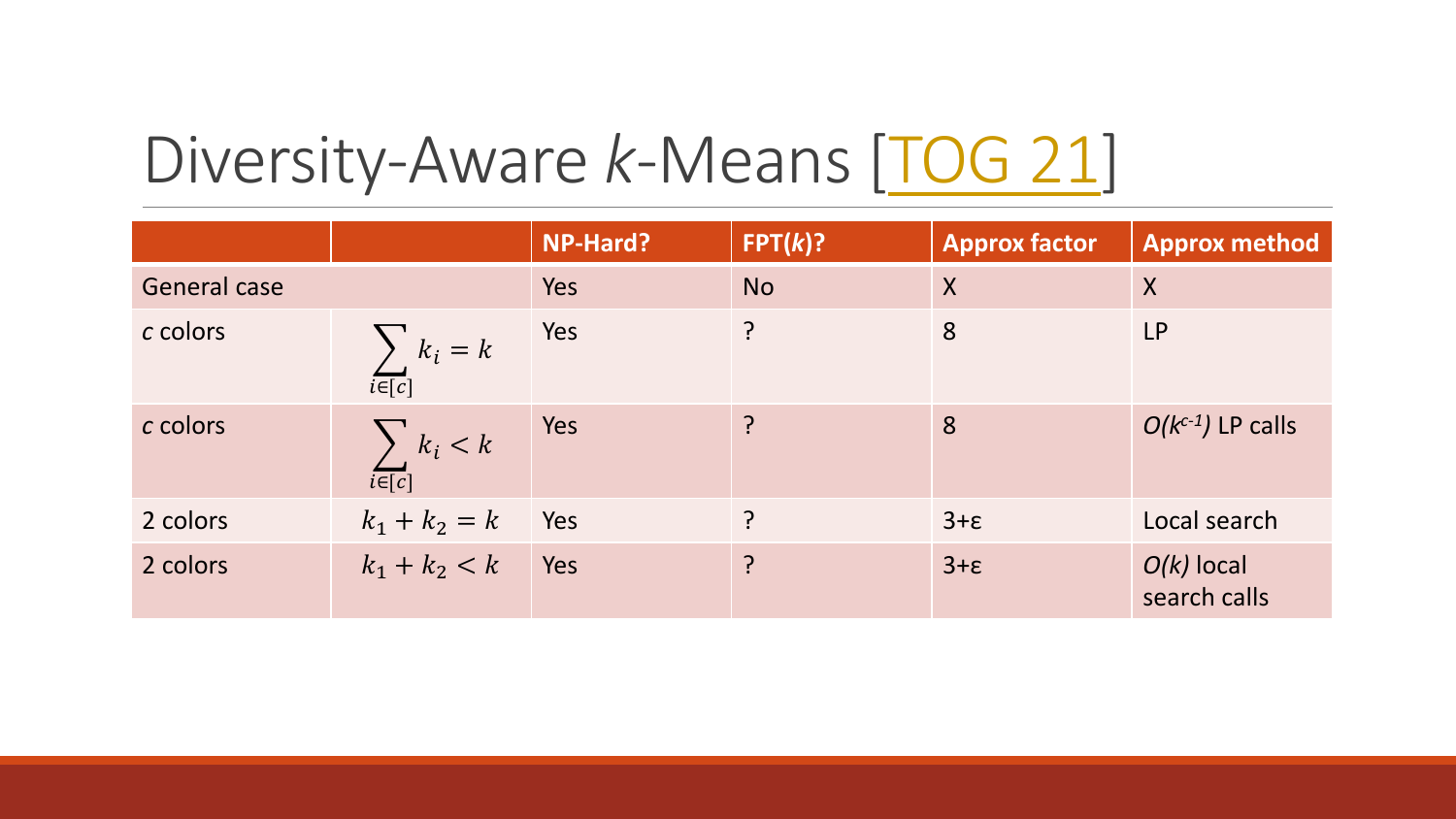# Demographic Fairness: Proportionality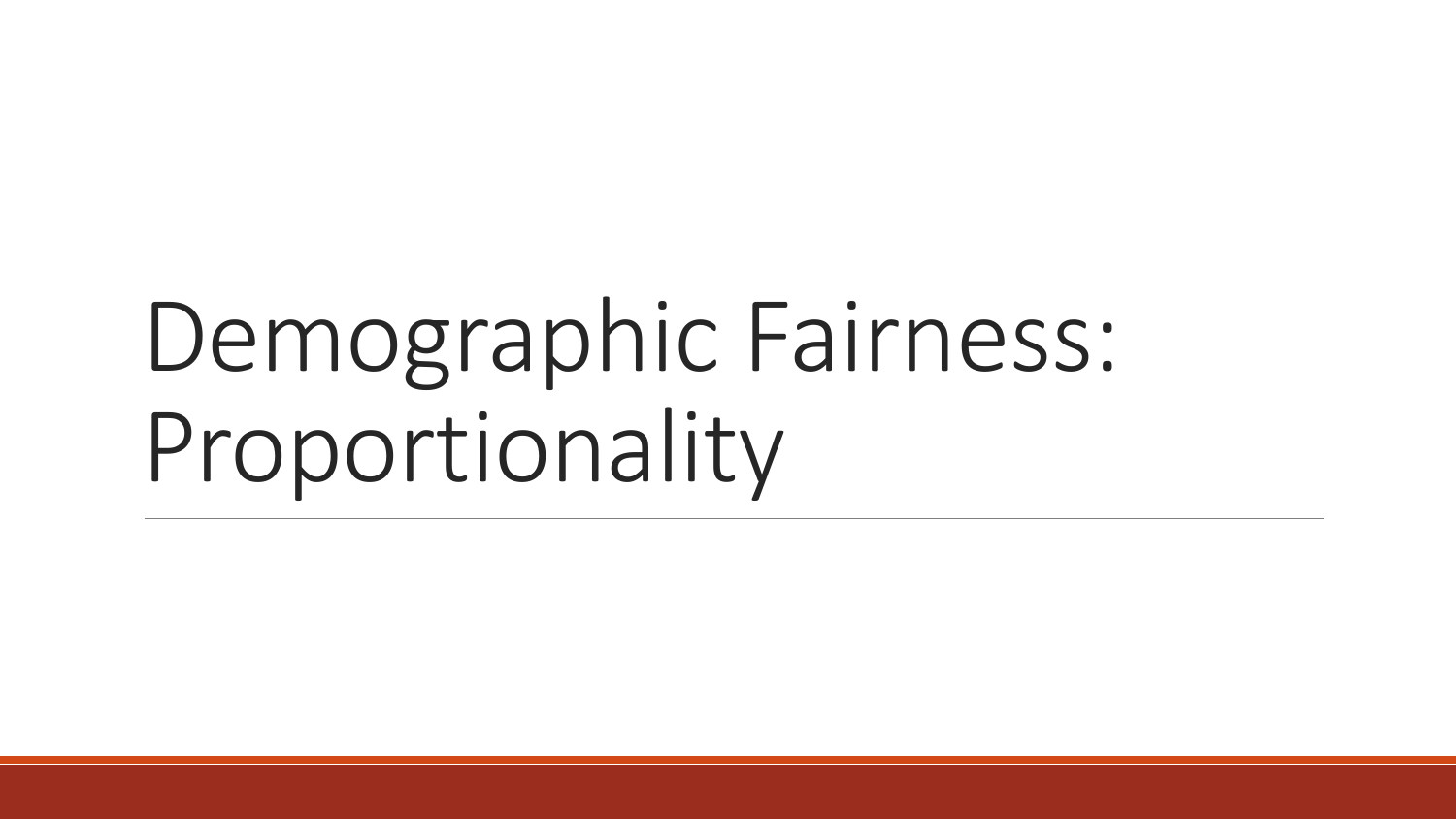#### Demographic Fairness – Proportionality

Idea: Every set of at least *n/k* points is entitled to its own cluster.

**Blocking coalition:** a set of ρ*n/k* points such that we can add a center that is closer to all points in the set than their assigned center.

• "ρ-proportional"

#### **Benefits**

- Pareto optimality: Let *X* and *X'* be two proportional solutions. Then there is some point that *X* "treats" at least as well as *X'*.
- Oblivious: Independent of sensitive attributes.
- Robust: Outliers cannot form coalitions.
- Scale invariant

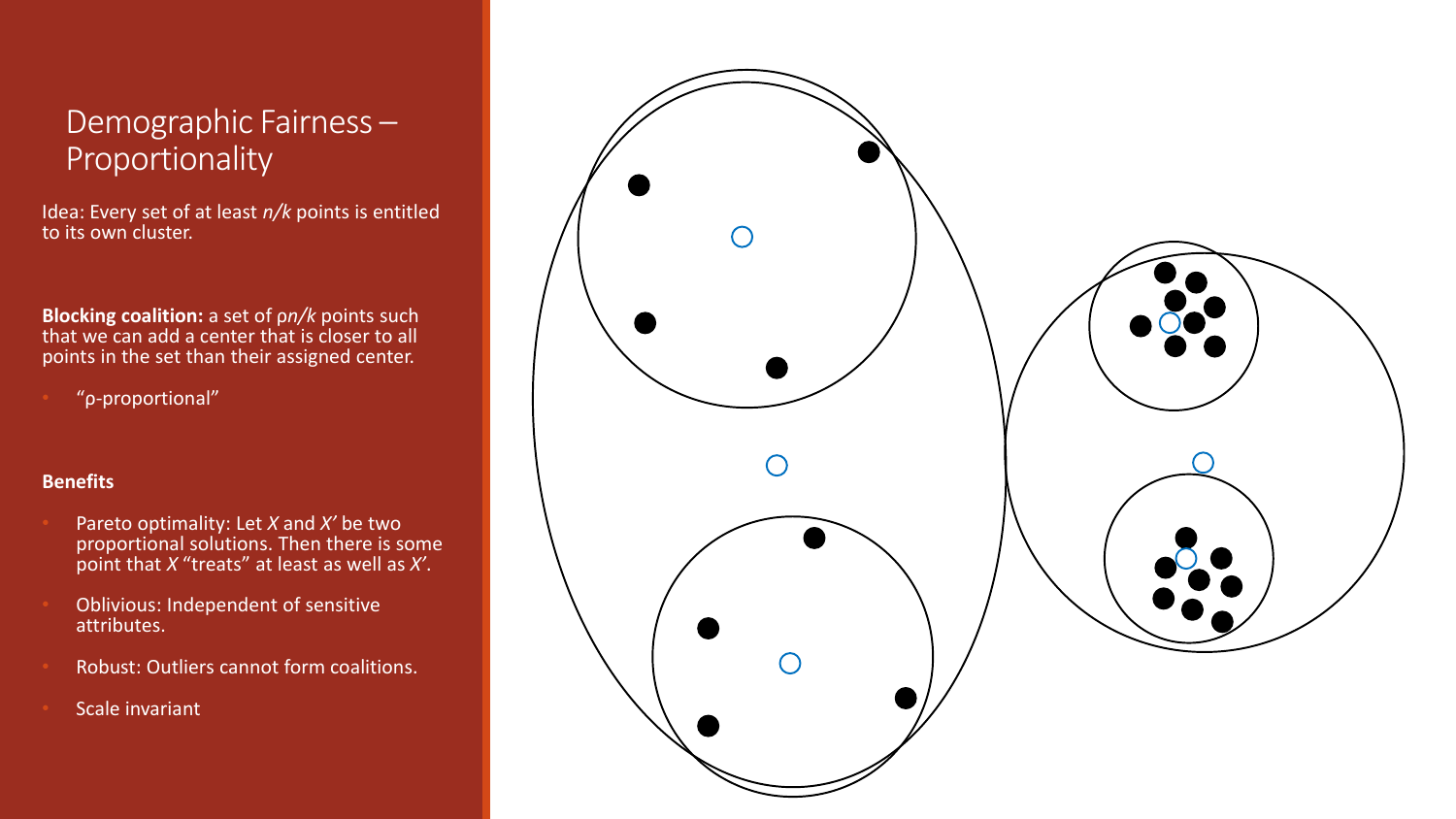## Proportionally Fair Clustering [[CFLM 19](http://proceedings.mlr.press/v97/chen19d.html)]

Introduced the problem of proportionally fair clusterings.

#### **Hardness**

◦ There may be no 2-proportional solution

#### **Results**

- $\sqrt{2}$ -proportional solution
- (1)-proportional solution 8-approximates *k*-median
- Uniform random sampling approximately preserves the proportionality of any set of centers w.h.p.
- Good heuristic local search algorithm that finds nearly proportional solutions

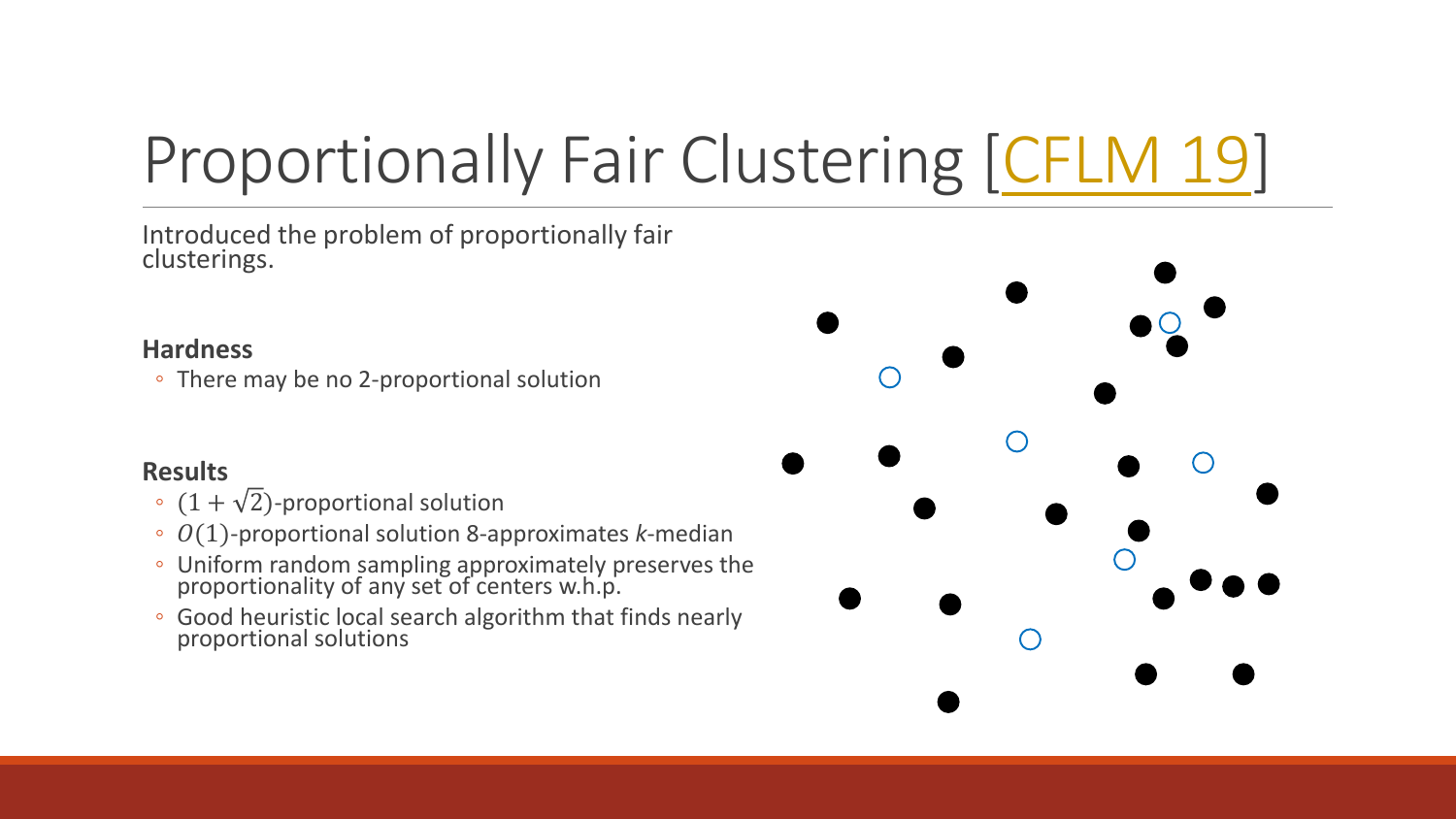### More Proportionally Fair Clustering [\[MS 20](https://drops.dagstuhl.de/opus/volltexte/2020/12492/pdf/LIPIcs-ICALP-2020-85.pdf)]

Considers [\[CFLM 19\]](http://proceedings.mlr.press/v97/chen19d.html) in metric spaces defined by different norms.

#### **Results**

- $\sqrt{2}$  general approximation is really a 2-approximation for L<sup>2</sup>
- Shows tightness of  $(1 + \sqrt{2})$  approximation for L<sup>1</sup> and L<sup>∞</sup>
- In L<sup>2</sup>, we cannot do better than  $2/\sqrt{3}$
- ∘ In L<sup>1</sup> and L<sup>∞</sup>, we cannot do better than 1.4
- Using tree distance or graph distance when  $k \geq n/2$ , exact proportionality exists
- $\circ$  In L<sup>2</sup> and many dimensions, checking existence is NP-hard, and the original algorithm is only in NP (it is a PTAS in the dimensionality)
- When there are infinitely many centers, proportionality preservation under random sampling holds even in  $L^2$  and many dimensions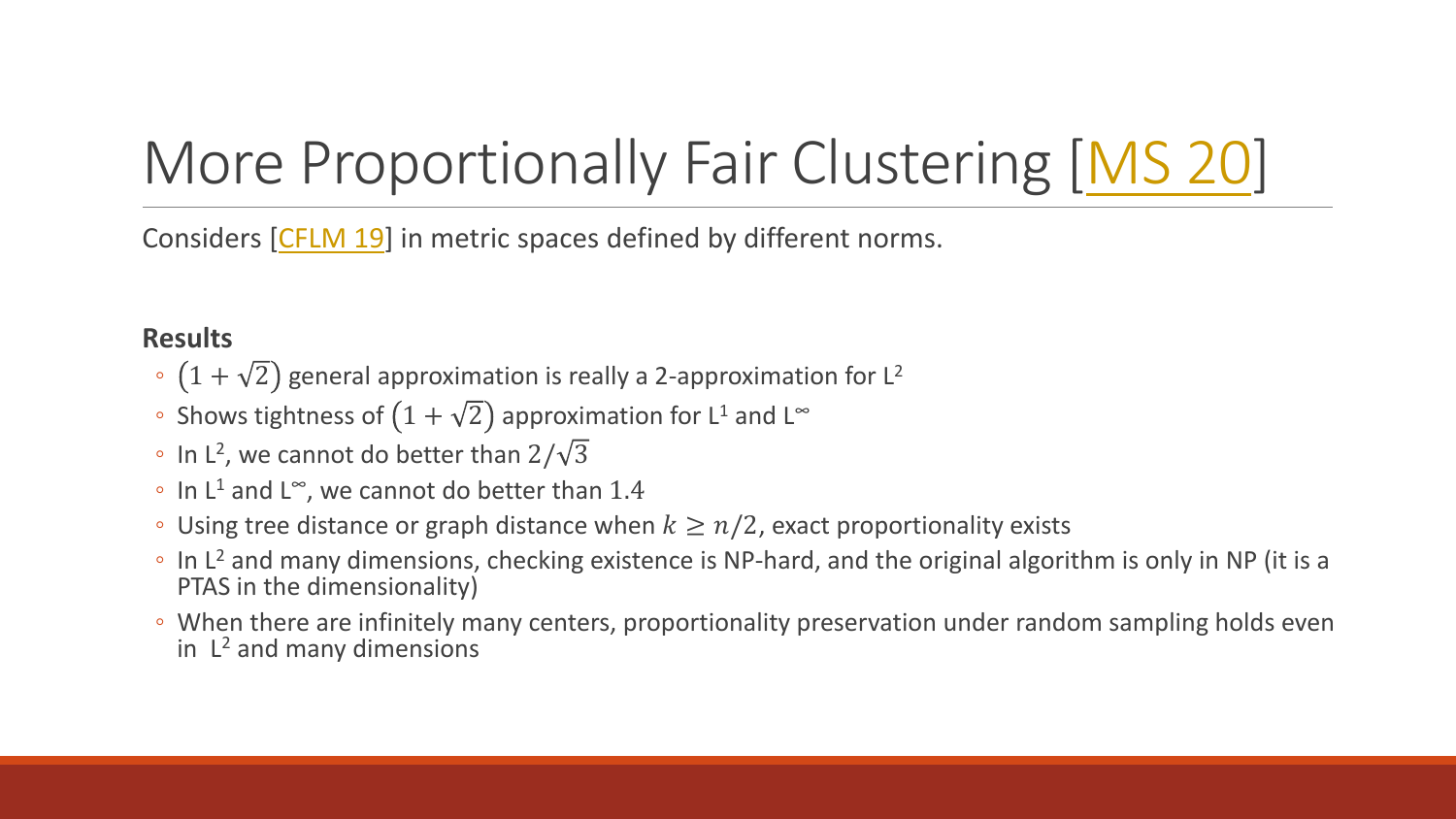# Demographically Fair Clustering with Outliers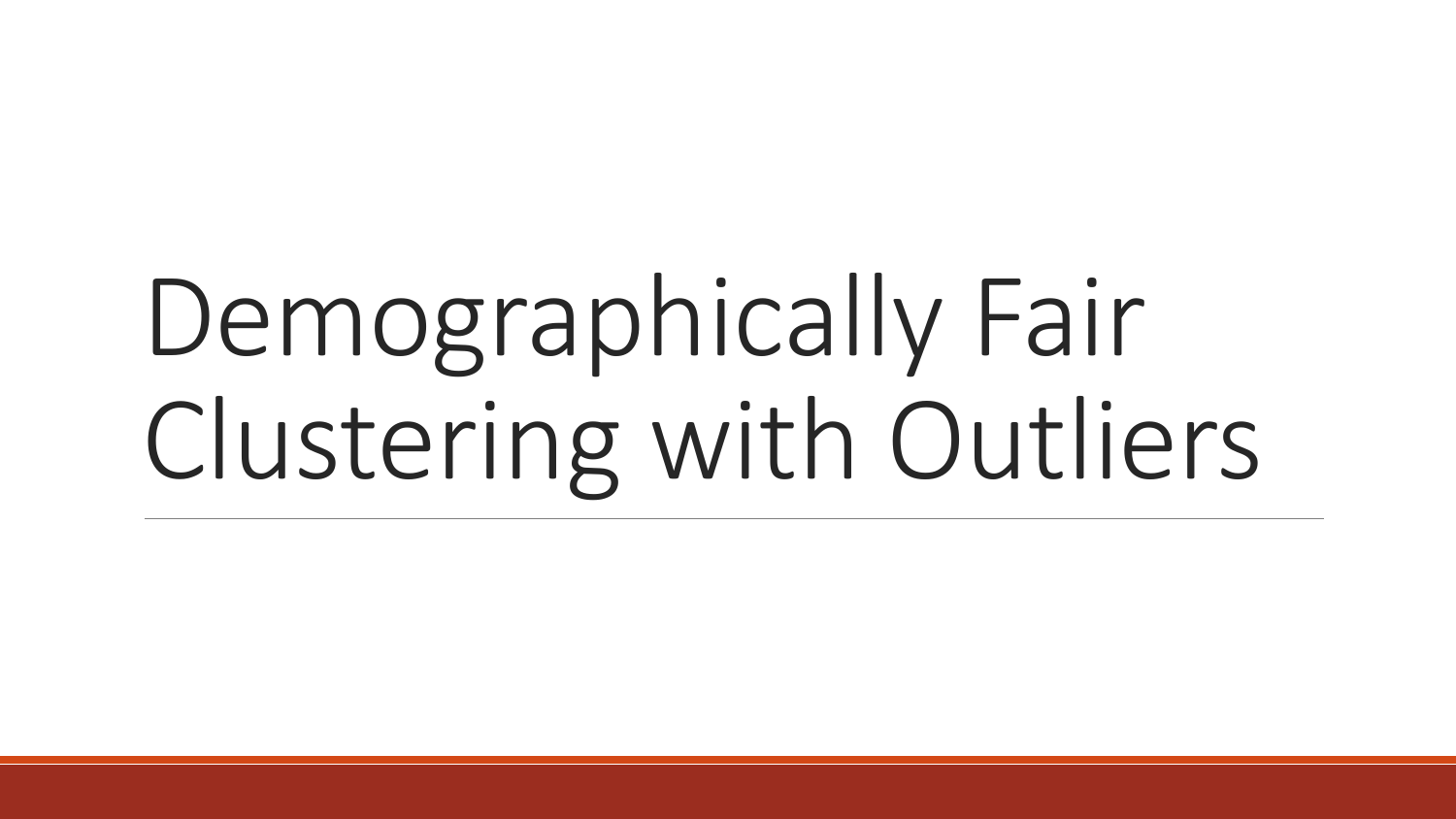### k-Clustering with **Outliers**

- $\triangleright$  Points C in metric space with distance  $d: \mathcal{C}^2 \to \mathbb{R}_{\geq 0}$
- Pick  $S \subseteq C$  with  $|S| \leq k$
- Pick  $A \subseteq C$  with  $|A| \ge m$
- $\triangleright$  Construct  $\varphi$ :  $\mathcal{A} \to S$  such that some objective is minimized
- $\triangleright$  Allowed to exclude a certain number of points from the optimization objective:
	- Robustness: Avoid noise in the data
	- ❖ Scarce resources: Servicing only a certain fraction of the population is acceptable

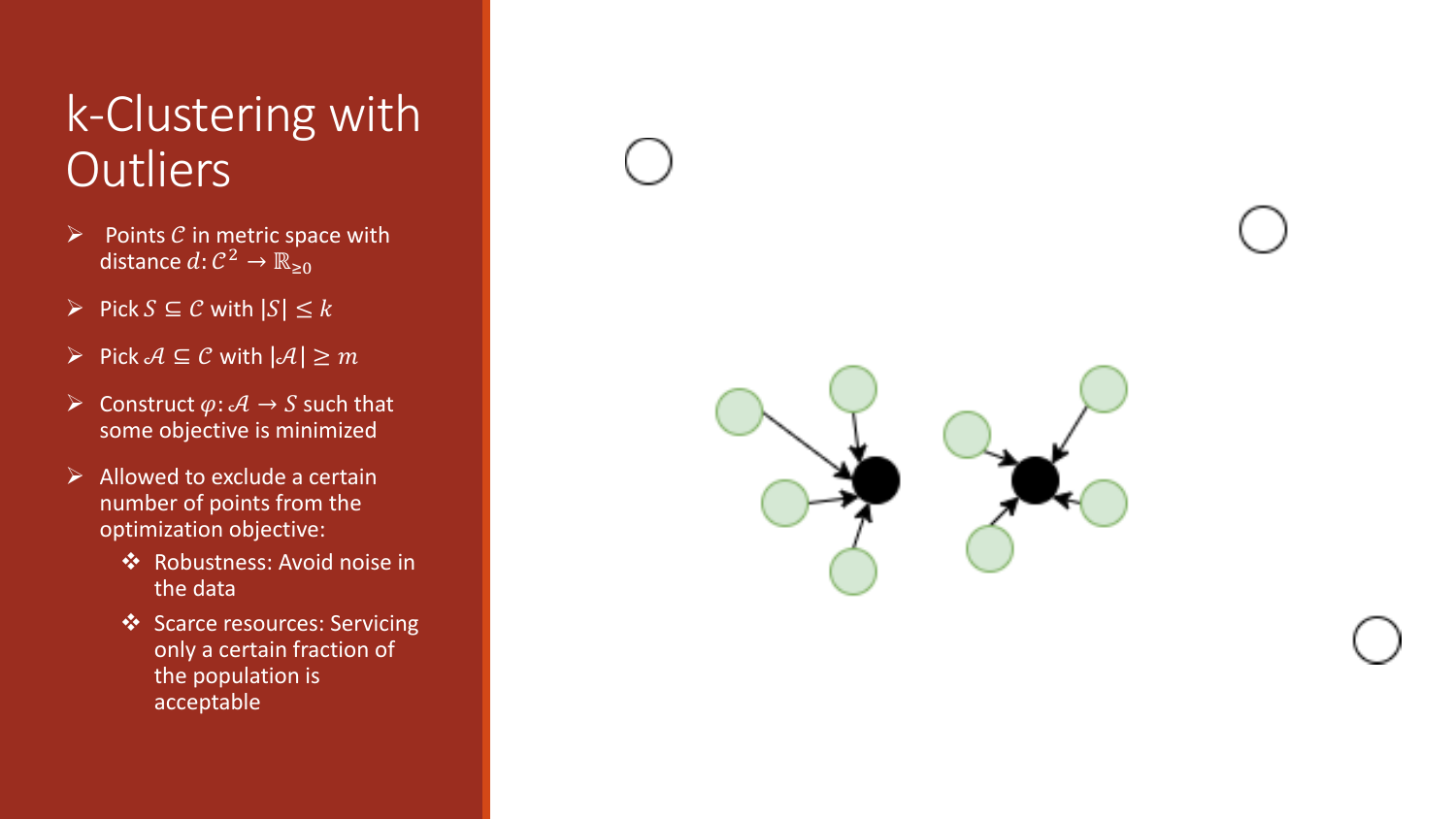### Motivational Examples

#### **Clustering Setting:**

- $\clubsuit$  The points are users of a website.
- $\clubsuit$  The website wants to cluster its users in groups of high similarity, so that it offers relevant recommendations.
- The cluster center is thought of as the most representative point of the cluster.
- ❖ Points with unique profiles might be excluded.

#### **Facility Location Setting:**

- Points correspond to cities/towns/counties.
- ❖ A state wants to place vaccination sites in a metric space.
- Each point should have a vaccination center in close vicinity.
- Due to scarce resources, it may be acceptable to provide a good covering guarantee to only a fraction of the population.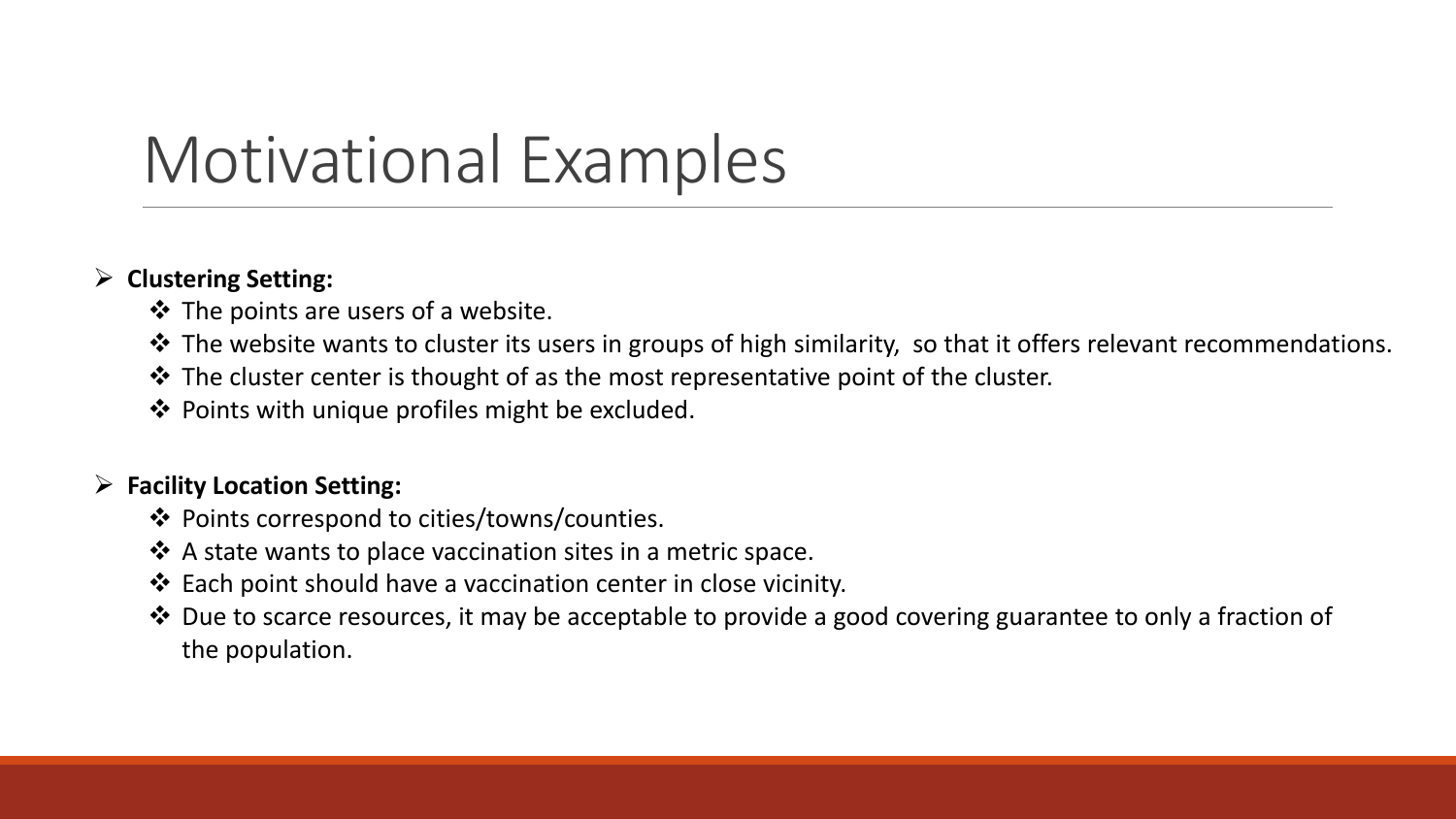### Bias in Clustering with Outliers

- **Being an outlier is disadvantageous!!!**
	- $\triangleright$  Example 1: Outliers will not receive any recommendations
	- $\triangleright$  Example 2: Outliers will not enjoy close access to a vaccination center
- $\triangleright$  Suppose the points of C come from  $\gamma$  demographic groups  $\mathcal{C}_1, ..., \mathcal{C}_{\gamma}.$
- $\triangleright$  A solution can be biased if it disproportionately views points from certain groups as outliers.

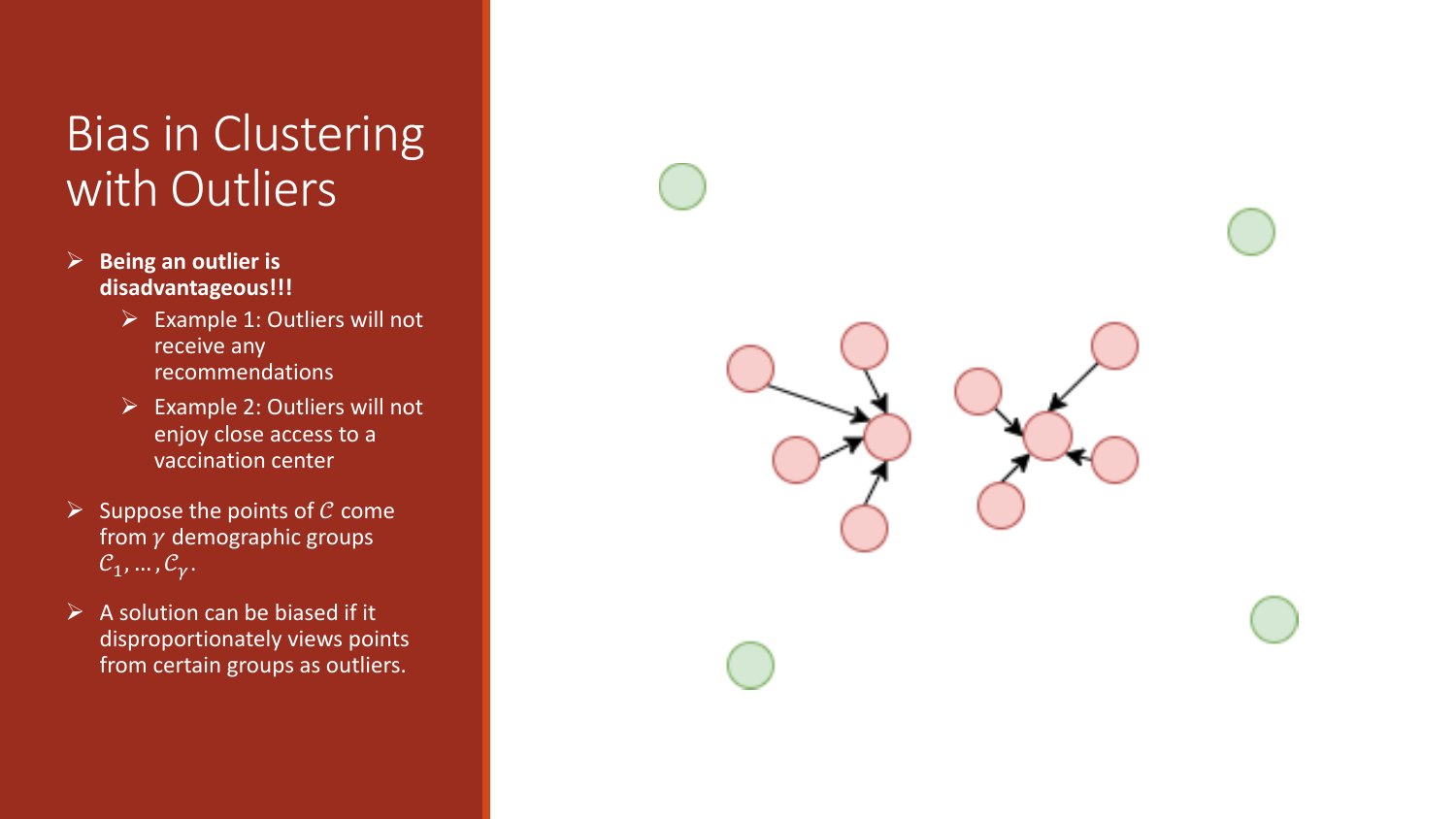## Fair Clustering with Outliers

 $\triangleright$  Proposed fix:

 $\bullet$  For each group  $C_l$  we are given a value  $m_l \geq 0$ 

 $\cdot$  Instead of  $|\mathcal{A}| \geq m$ , we now require  $|\mathcal{A} \cap \mathcal{C}_l| \geq m_l$  for every  $l \in [\gamma]$ 

Example with  $m_{red} = 5$  and  $m_{green} = 2$ 

 $\triangleright$  Arbitrary  $m_l$  values can capture a plethora of fairness scenarios

- ❖ Equitable treatment, e.g.,  $m_l \geq |\mathcal{C}_l|/2$  for all  $l \in [\gamma]$
- ❖ Preferential treatment, e.g., give a higher coverage guarantee to demographics that really need it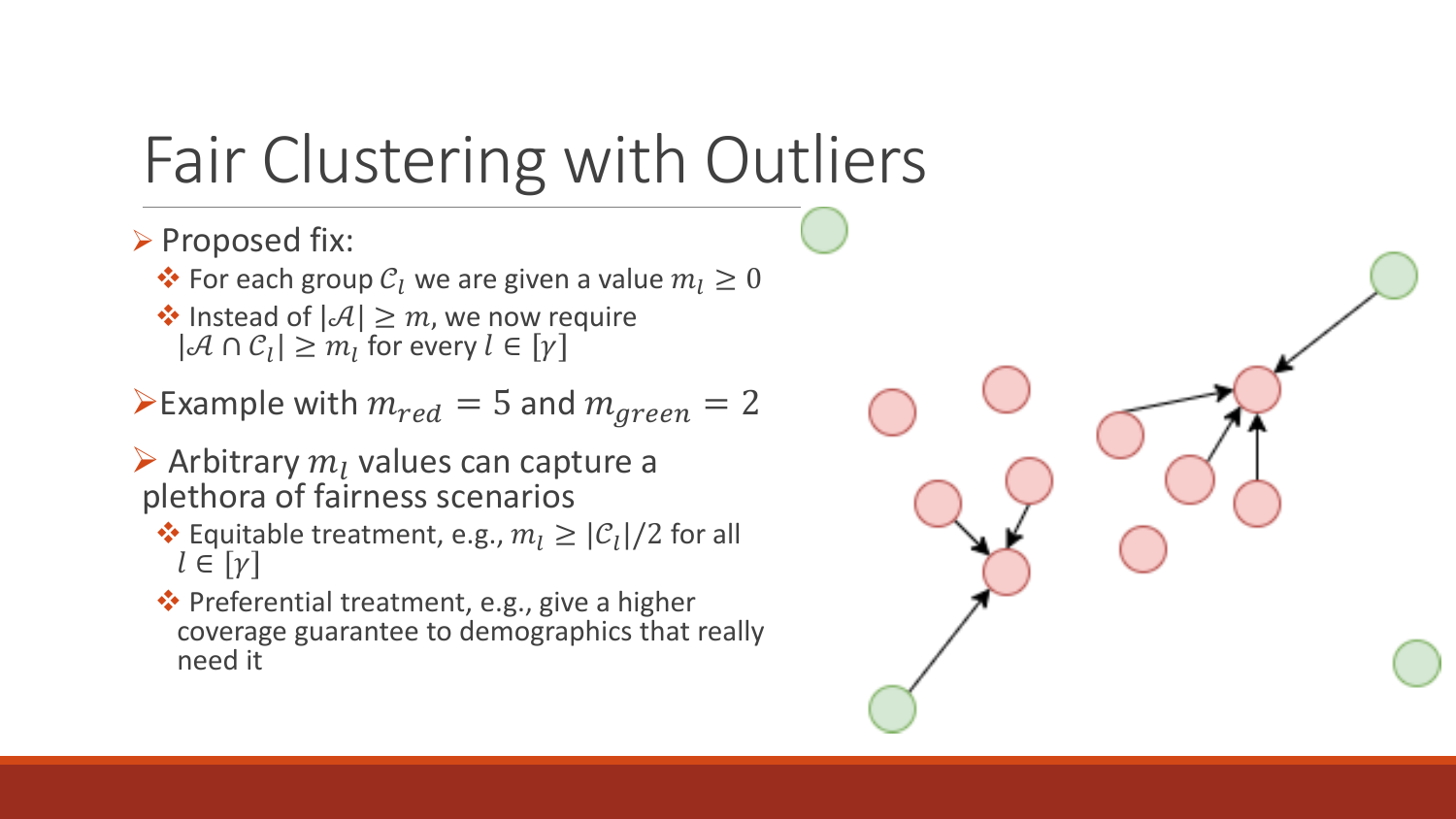### Results

- Fine problem has only been studied for the k-center objective, i.e., minimize  $\max_{j\in\mathcal{C}}d(j,\varphi(j))$ , under the name Fair Colorful k-Center
- It was introduced by Bandyapadhyay et al. ("A Constant Approximation for Colorful k-Center" ESA 2019), who gave a 17-approximation algorithm for it in the Euclidean plane, when  $\gamma = O(1)$ .
- $\triangleright$  Anegg et al. ("A Technique for Obtaining True Approximations for k-Center with Covering Constraints") and Jia et al. ("Fair Colorful k-Center Clustering") independently gave a 4-approximation and a 3-approximation respectively, both appearing in IPCO 2020.
- $\triangleright$  Both of the above algorithms work for general metrics, when  $\gamma = O(1)$ .
- Anegg et al. also showed that when  $\gamma$  is not a constant, there cannot exist any non-trivial approximation for the problem, unless P=NP.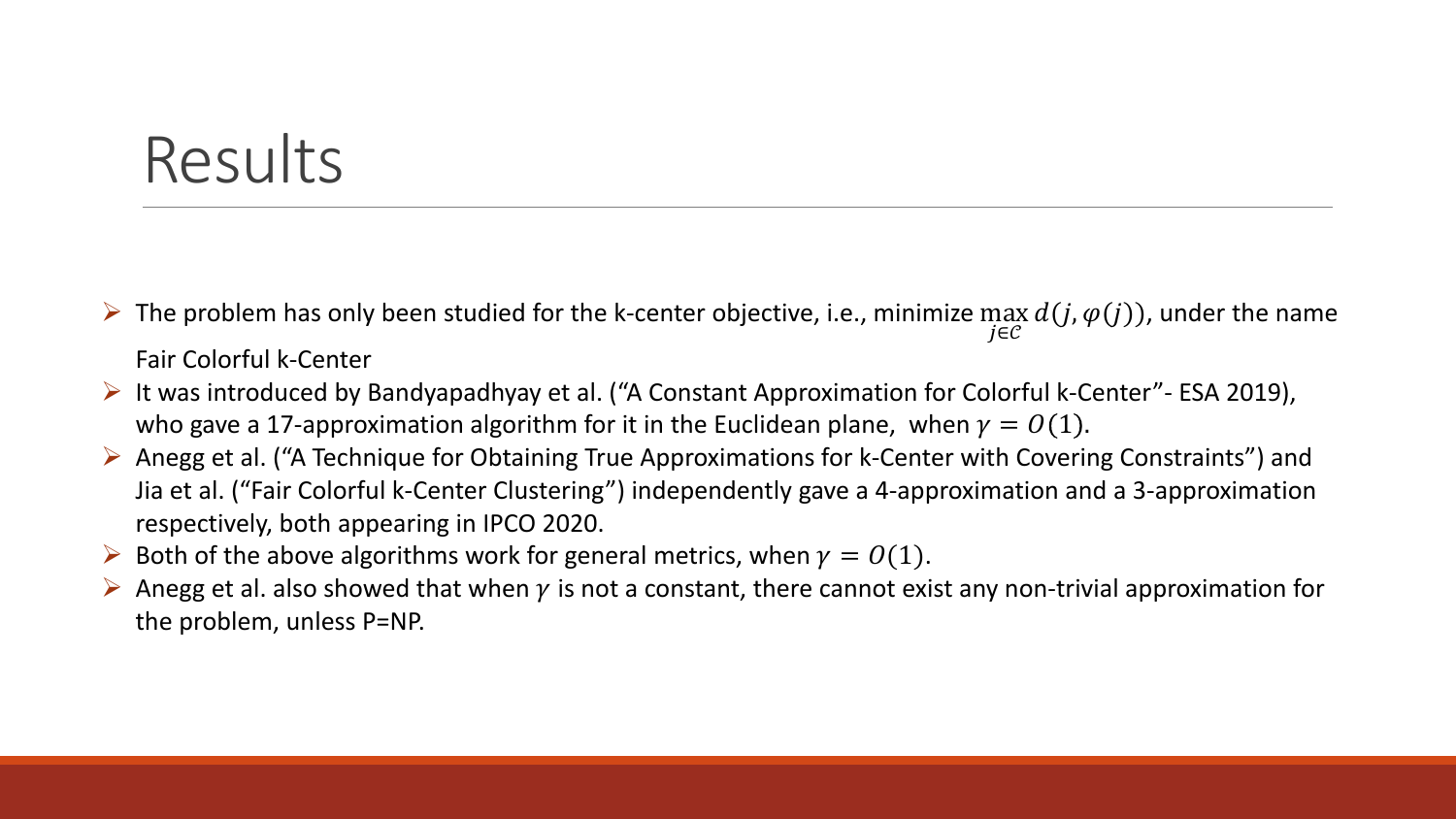# Socially Fair k-Clustering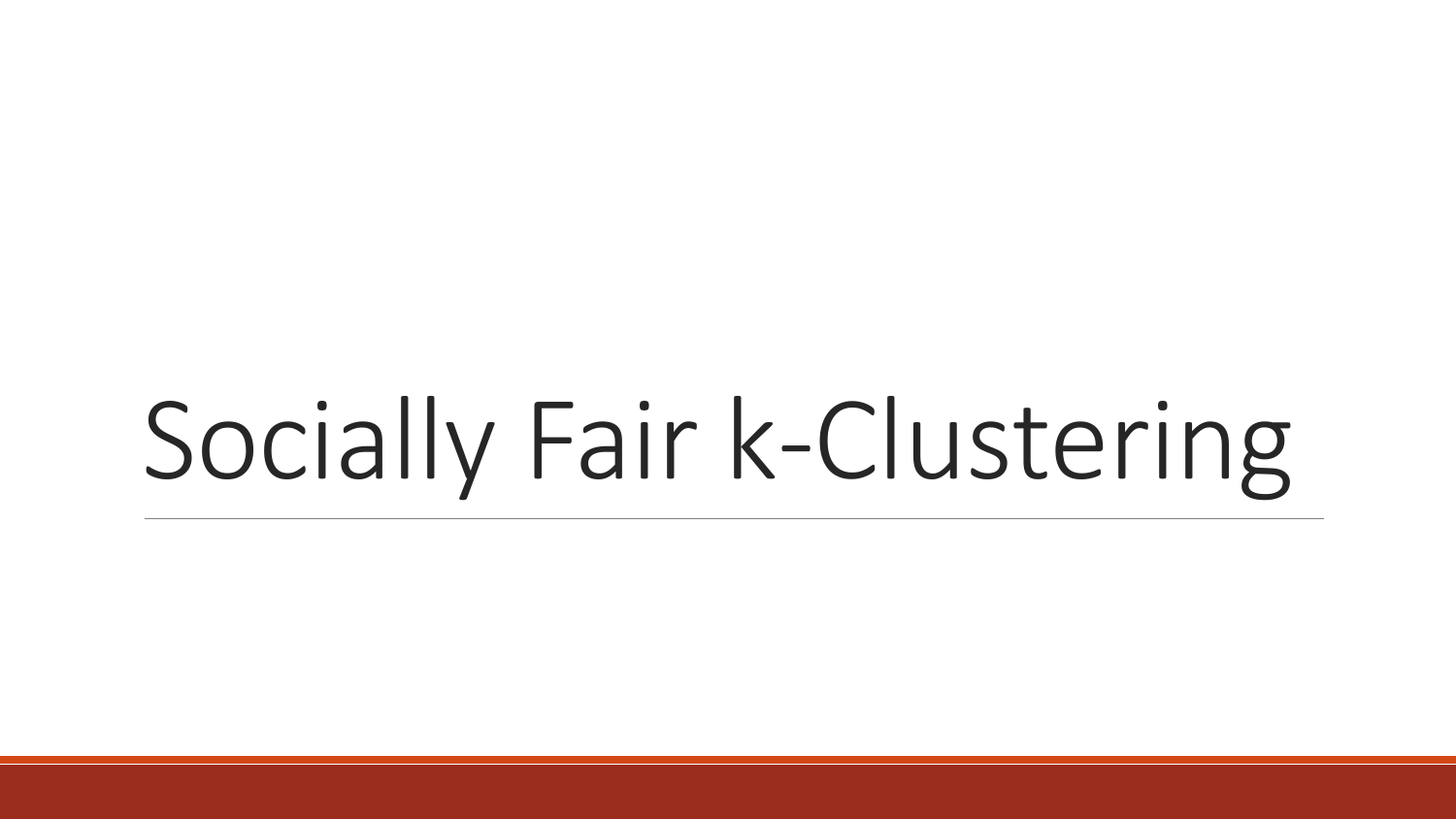### Motivation

- In many clustering or facility location applications the quantity is  $d(j, \varphi(j))$ (referred to as "assignment distance") is what really matters.
	- $\cdot \cdot$  Clustering: It measures how representative  $\varphi(j)$  is for j.
	- $\cdot \cdot$  Facility Location: It represents the distance *j* needs to travel in order to reach its service provider  $\varphi(j)$ .
- The smaller  $d(j, \varphi(j))$  is the more satisfied the point *j*.
	- 1) Recall the previously mentioned recommendation system application.
	- 2) Recall the previously mentioned vaccination sites allocation application.
- $\triangleright$  Conclusion: If C consists of  $\gamma$  demographic groups  $C_1, ..., C_{\gamma}$ , then we should be fair in terms of the assignment distances provided to the points of different groups.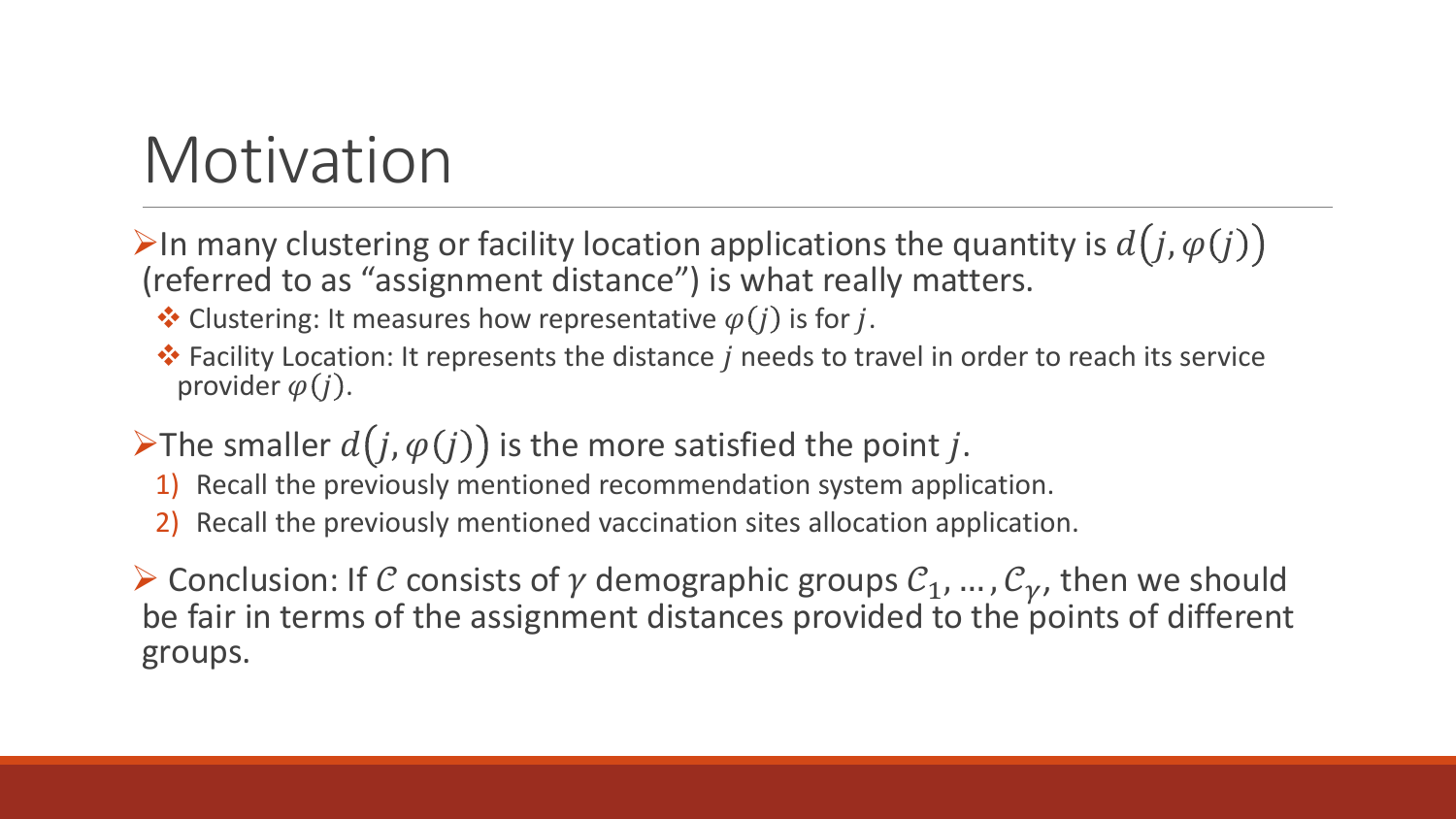### Example of a Biased Solution